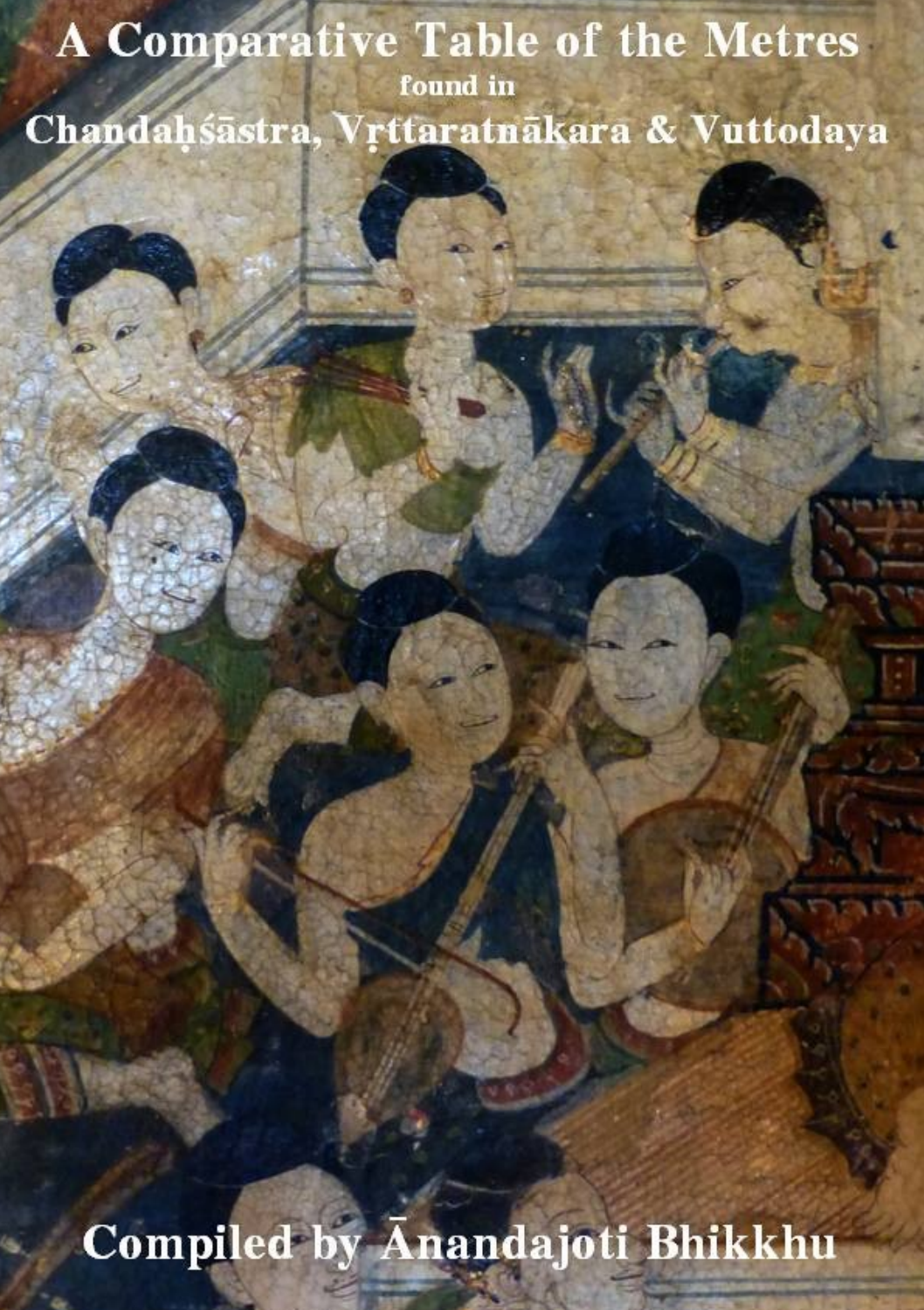# **A Comparative Table of the Metres**

**found in**

**Chandaḥśāstra Vṛttaratnākara & Vuttodaya**

compiled by **Ānandajoti Bhikkhu** (January, 2004)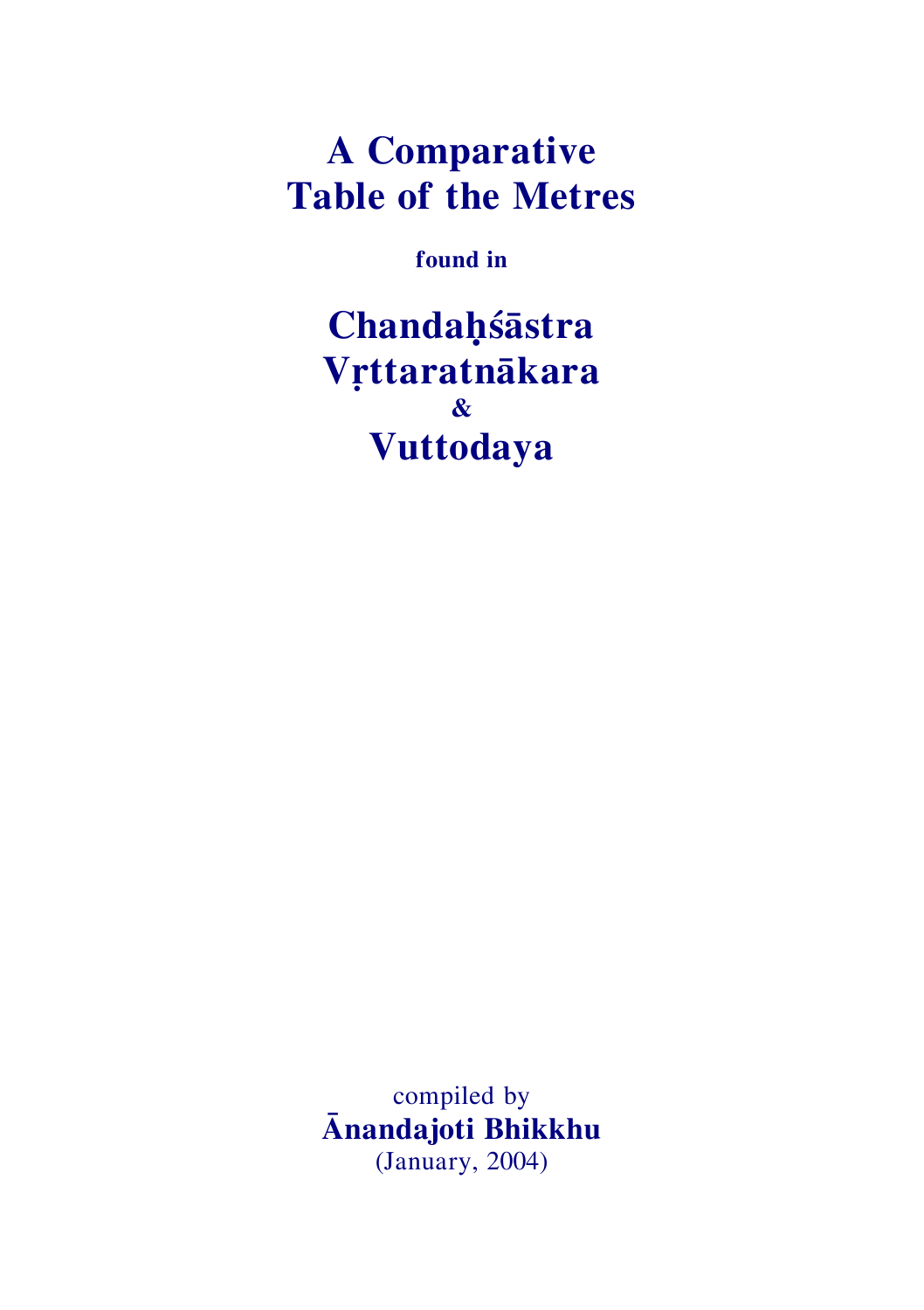# **Table of Contents**

- [1: Vaktra.....3](#page-4-0)
- [2: Samavṛtt](#page-6-0)a.....4
- [3: Ardhasamavṛtta.....18](#page-19-0)
	- [4: Viṣamavṛtta.....19](#page-21-0)
	- [5: Gaṇacchandas.....21](#page-24-0)
- [6: Mātrācchandas.....24](#page-27-0)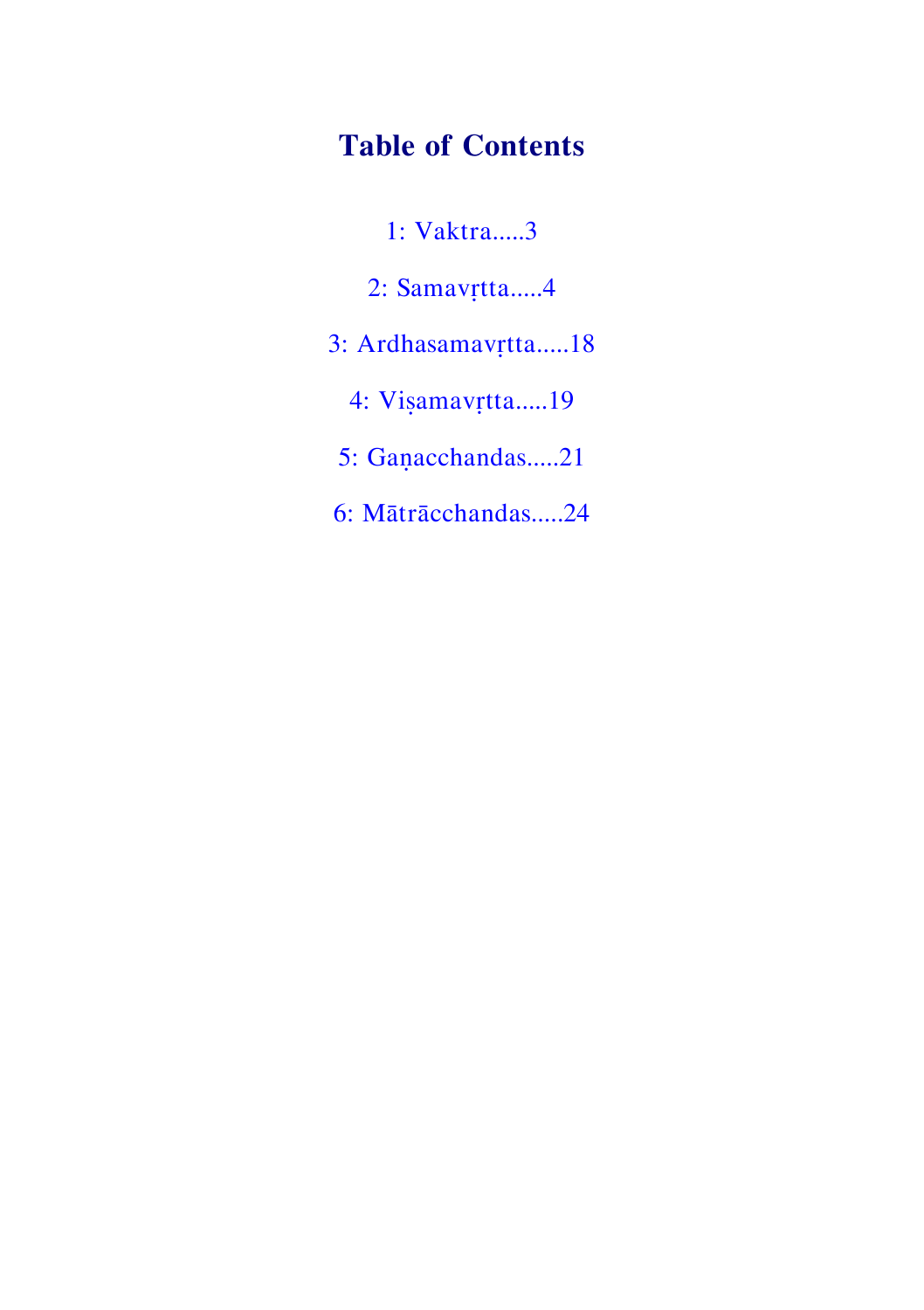### **Preface**

This comparative table of the metres found in Chandahśāstra, Vrttaratnākara, & Vuttodaya, has been compiled as part of the ongoing Vuttodaya project. The texts that have been used are as published elsewhere on this website.

The variant metres which are so abundant in the edition of Vṛttaratnākara have not been included here, and the metres which are probably additions have been placed in brackets to distinguish them from the more authentic metres belonging to that text.

I have also compiled a complete index of the metres, including the variant names which are only otherwise found in the footnotes, which should be of assistance to anyone searching for the description of a particular metre.

Ānandajoti Bhikkhu January 2004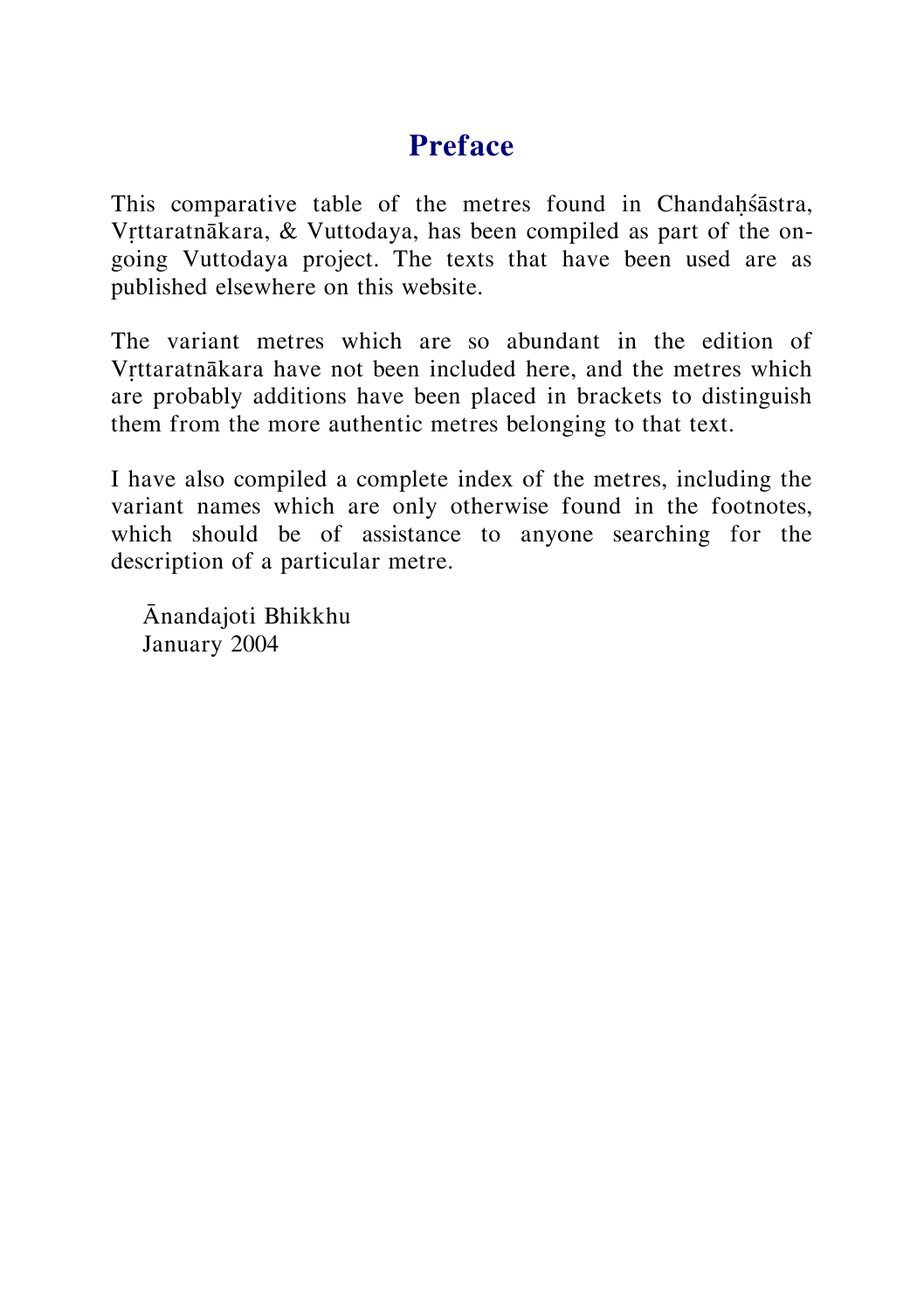# <span id="page-4-0"></span>**1: Vaktra**

*Chandaḥśāstra — Vṛttaratnākara — Vuttodaya:* 

Vaktra 5:9-13 — Vaktra 43 — Vatta 116 ⏓⏓⏓⏓¦⏑−−× x 4

Pathyāvaktra 5:14 — Pathyāvaktra 44 — Pathyāvatta 117 ⏓⏓⏓⏓¦⏑−−צ¦⏓⏓⏓⏓¦⏑−⏑× x 2

Viparītavaktra 5:15 — Viparītavaktra 45 — Viparītavatta 118 ⏓⏓⏓⏓¦⏑−⏑צ¦⏓⏓⏓⏓¦⏑−−× x 2

Capalāvaktra 5:16 — Capalāvaktra 46 — Capalāvatta 119 ⏓⏓⏓⏓¦⏑⏑⏑צ¦⏓⏓⏓⏓¦⏑−−× x 2

bhavipulā 5:17-19 — bhavipulā 49 — bhavipulā 122 ⏓⏓⏓⏓¦−⏑⏑צ¦⏓⏓⏓⏓¦⏑−⏑× x 2 (according to Piṁgala)  $-\leftarrow -\leftarrow -\times x$  4 (according to Saitava)<sup>1</sup>

ravipulā 5:17-19 — ravipulā 50 — ravipulā 123 ⏓⏓⏓⏓¦−⏑−צ¦⏓⏓⏓⏓¦⏑−⏑× x 2 (according to Piṁgala)  $-\leftarrow -\leftarrow -\times x$  4 (according to Saitava)<sup>2</sup>

navipulā 5:17-19 — navipulā 51 — navipulā 124 ⏓⏓⏓⏓¦⏑⏑⏑צ¦⏓⏓⏓⏓¦⏑−⏑× x 2 (according to Piṁgala)<sup>3</sup> ⏓⏓⏓⏓¦⏑⏑⏑× x 4 (according to Saitava)

-

 $<sup>1</sup>$  Although the last syllable is marked as anceps, it is normally</sup> heavy, the same applies to navipulā below.

 $2$  Although it is not stated in any of the prosodies, it is noticeable that Ravipulā, normally has a caesura after the 4th syllable.

<sup>&</sup>lt;sup>3</sup> This then is the same as Capalāvaktra above.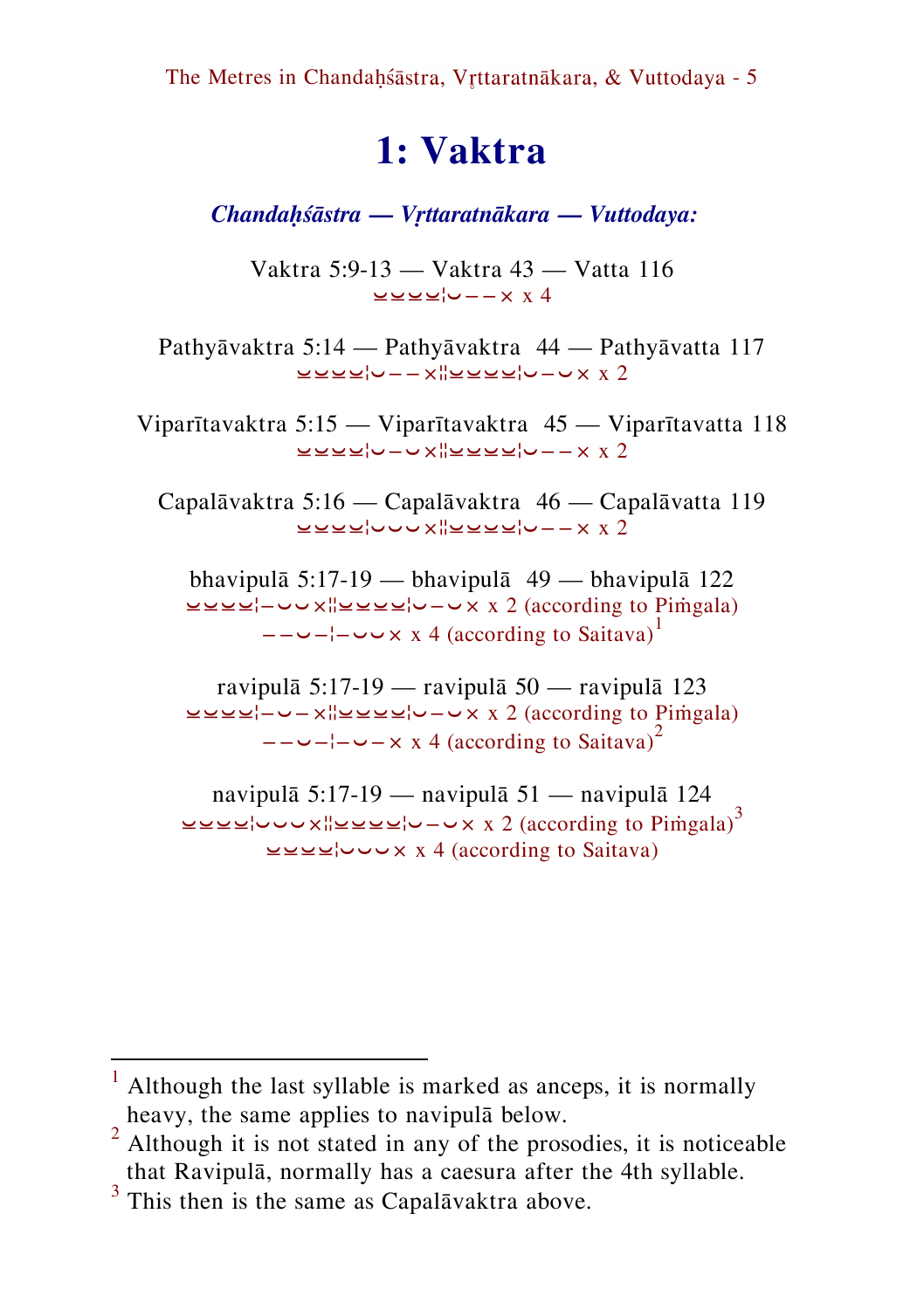tavipulā 5:17-19 — tavipulā 52 — tavipulā 125 ⏓⏓⏓⏓¦−−⏑צ¦⏓⏓⏓⏓¦⏑−⏑× x 2 (according to Piṁgala) ⏓⏓⏓⏓¦−−⏑× x 4 (according to Saitava)<sup>1</sup>

 $1$  There are 3 other possibilities that are not recognized in the prosodies, but which are found in the texts, the most important is Mavipulā:  $\leq \leq \leq -,-,-$ || $\leq \leq \leq$ | $\sim$  - $\sim$  x 2; the second is Javipulā: ⏓⏓⏓⏓¦⏑−⏑−¦¦⏓⏓⏓⏓¦⏑−⏑− x 2 (otherwise known as the Anuṣṭubvipulā, or Anuṭṭhubhavipulā; the other is Savipulā: ⏓⏓⏓⏓¦⏑⏑−−¦¦⏓⏓⏓⏓¦⏑−⏑− x 2.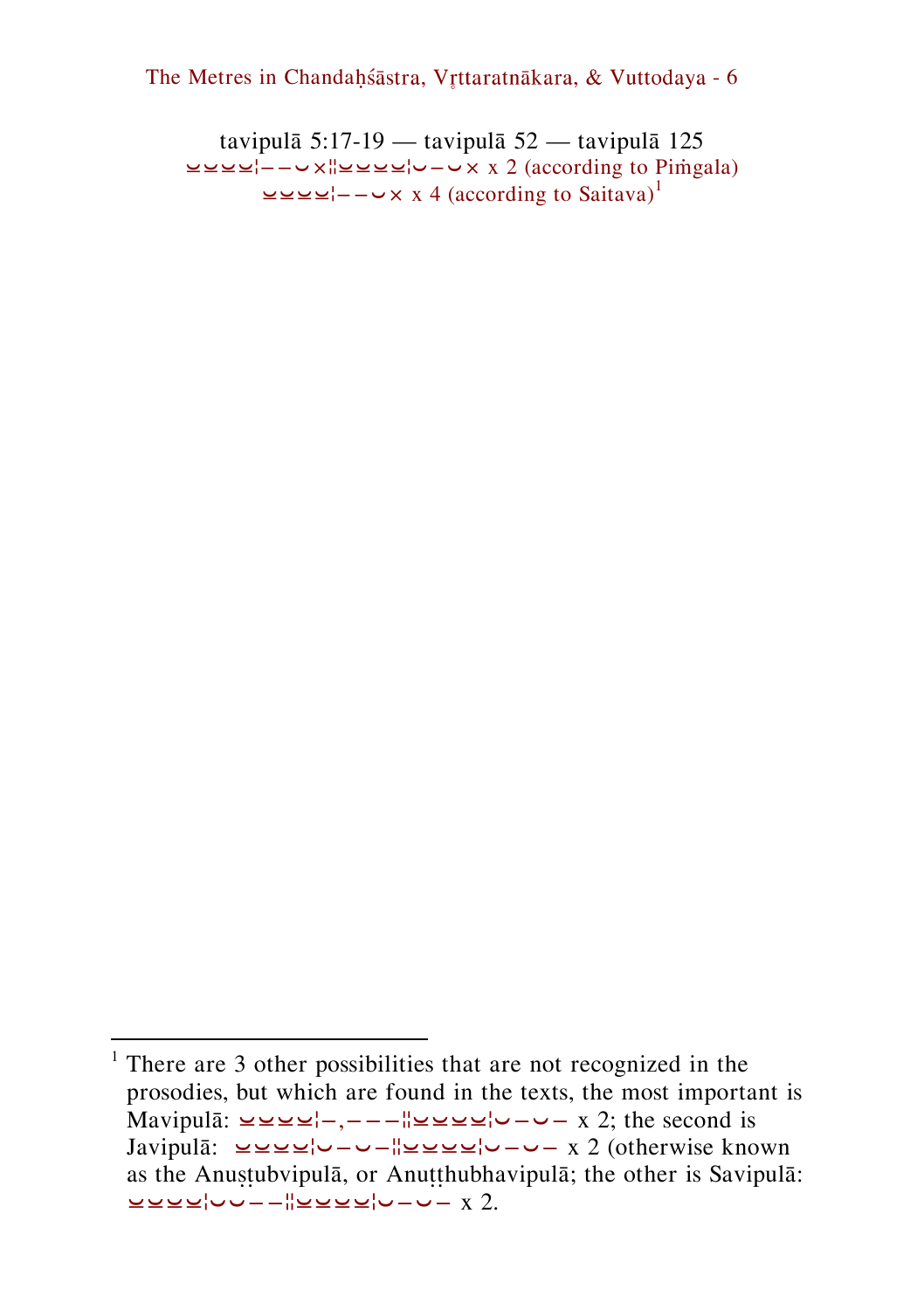# **2: Samavṛtta**

*Chandaḥśāstra: — Vṛttaratnākara: — Vuttodaya:*

## <span id="page-6-0"></span>**Uktā (1)**

<--------------> — (Śrī 65) — <--------------> −

## **Atyuktā (2)**

<--------------> — (Strī 66) — <--------------> −−

# **Madhyā (3)**

<--------------> — (Narī 67) — <--------------> −−−

<--------------> — (Mṛgī 68) — <--------------> −⏑−

# **Pratiṣṭhā (4)**

<--------------> — (Kanyā 69) — <-------------->  $--- \times \nightharpoonup^1$ 

# **Supratiṣṭhā (5)**

<--------------> — (Pāṅkti 70) — <--------------> −⏑⏑−×

<sup>&</sup>lt;sup>1</sup> From hereon I mark the last syllable as anceps, meaning it may be naturally light or heavy, but it is always counted as heavy.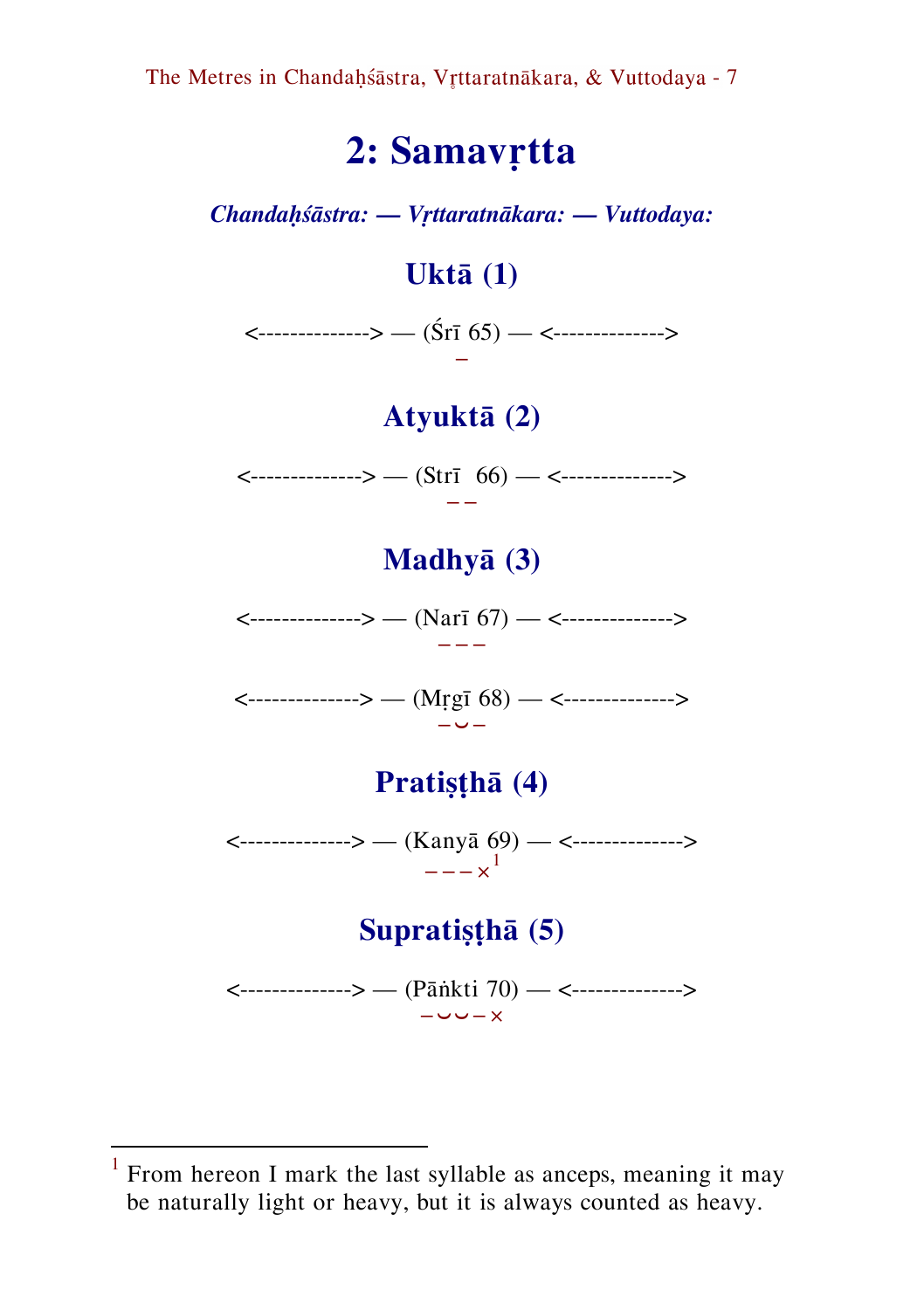# **Gāyatrī (6)**

Tanumadhyā 6:2 — Tanumadhyā 71 — Tanumajjhā 44 −−⏑⏑−×

<--------------> — (Śaśivadanā 72) — <--------------> ⏑⏑⏑⏑−×

<--------------> — (Vasumatī 73) — <--------------> −−⏑⏑⏑×

### **Uṣṇi (7)**

<--------------> — Madalekhā 74 — <--------------> −−−⏑⏑−×

Kumāralalitā 6:3 — (Kumāralalitā S, V) — Kumāralalitā 45 ⏑−⏑⏑⏑−×

#### **Anuṣṭubh (8)**

Citrapadā 6:5 — Citrapadā 75 — Citrapadā 46 −⏑⏑−⏑⏑−×

Vidyunmālā 6:6 — Vidyunmālā 76 — Vijjummālā 47 −−−−−−−×

Māṇavakākrīḍitaka 6:4 — Māṇavaka 77 — Māṇavaka 48 −⏑⏑−−⏑⏑×

Haṁsaruta 6:7 — Haṁsaruta 78 — <--------------> −−−⏑⏑⏑−×

Samānī 5:6 — Samānikā 79 — Samānikā 49 −⏑−⏑−⏑−⏑ 1

<sup>&</sup>lt;sup>1</sup> This metre is specifically said to end on a light syllable, cf. Ubbhāsaka & Vṛtta below.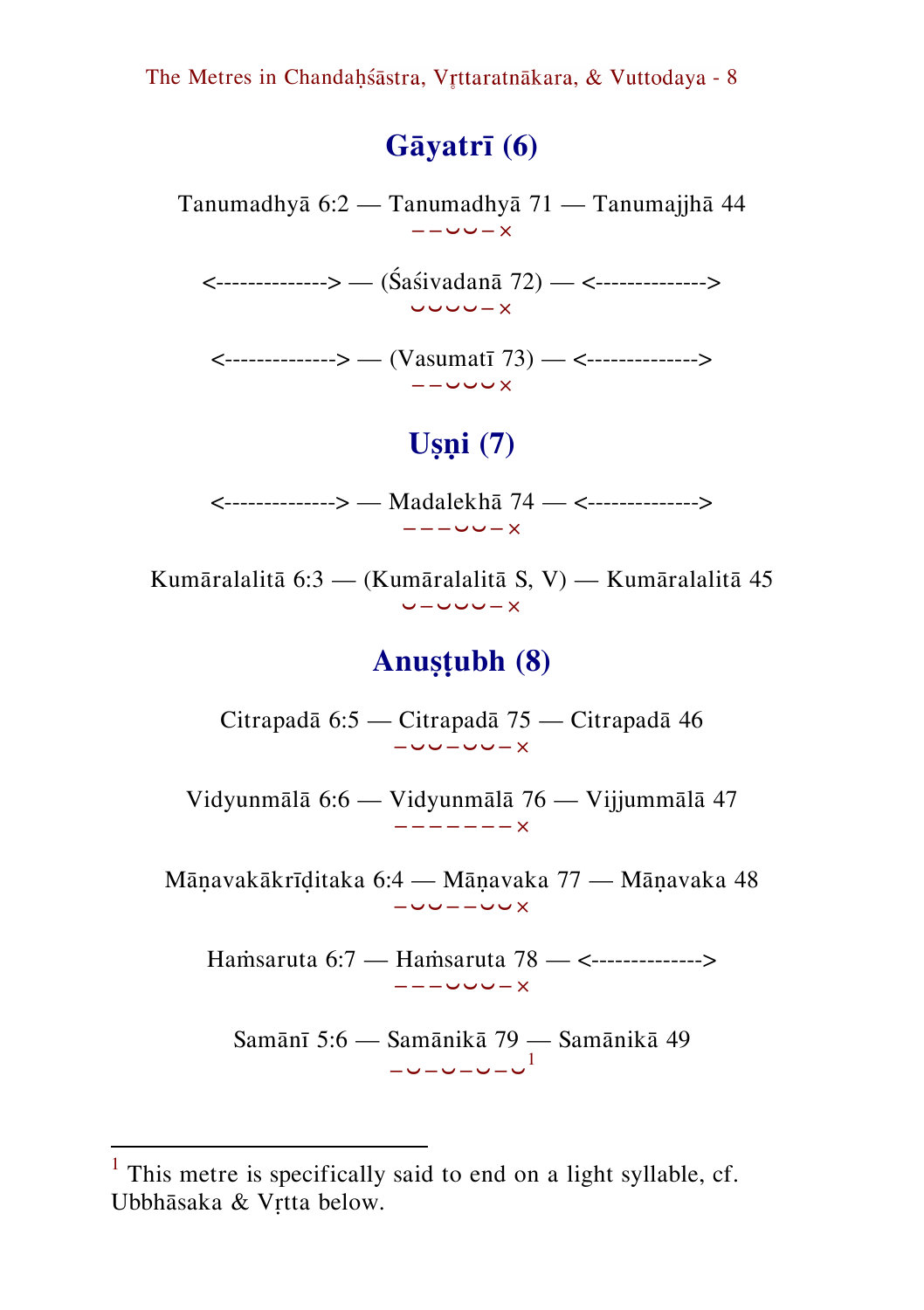Pramāṇī 5:7 — Pramāṇikā 80 — Pamāṇikā 50 ⏑−⏑−⏑−⏑×

Vitāna 5:8 — Vitāna 81 — <--------------> ⏑−⏑−−⏑−×

#### **Bṛhatī (9)**

Halamukhī 6:8 — Halamukhī 82 — Halamukhī 51 −⏑−⏑⏑⏑⏑⏑×

BhujagaśIśusṛtā 6:7 — Bhujagaśiśubhṛtā 83 — Bhujagasusubhatā 52 ⏑⏑⏑⏑⏑⏑−−×

#### **Paṅkti (10)**

Śuddhavirāḍ 6:9 — Śuddhavirāḍ 84 — Suddhavirāja 53 −−−⏑⏑−⏑−⏑×

> Paṇava 6:10 — Paṇava 85 — Paṇava 54 −−−⏑⏑⏑⏑−−×

Mayūrasāriṇī 6:12 — Mayūrasāriṇī 86 — <--------------> −⏑−⏑−⏑−⏑−×

Rukmavatī 6:11 — Rukmavatī 87 — Rummavatī 55 −⏑⏑−−−⏑⏑−×

 $\leftarrow$ -------------> — (Campakamālā P fn, S $^{\rm l}$ ) — Campakamālā 57 −⏑⏑−−−⏑⏑−×

> Mattā 6:13 — Mattā $^2$  88 — Mattā 56 −−−−⏑⏑⏑⏑−×

<--------------> — Manoramā 89 — Manoramā 58 ⏑⏑⏑−⏑−⏑−⏑×

 $<sup>1</sup>$  This metre is given its distinctive word-break only in Śrutabodha.</sup>  $<sup>2</sup>$  Called Hamsi in a fn to P.</sup>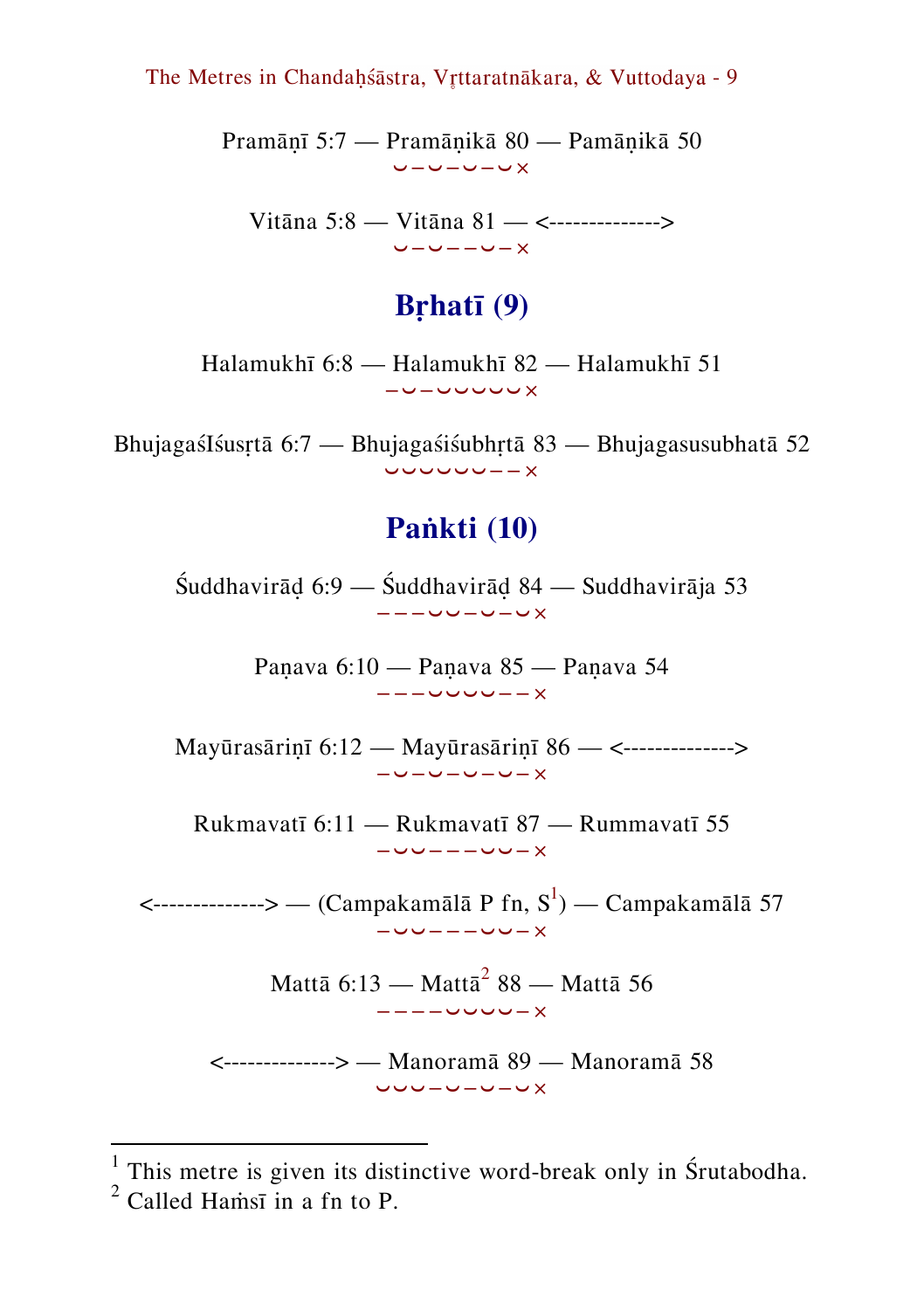<--------------> — <--------------> — Ubbhāsaka 59 −−⏑−−−−⏑−⏑

Upasthitā 6:14 — Upasthitā  $90$  — Upaṭṭhitā 60 −−⏑⏑−⏑⏑−⏑−×

#### **Triṣṭubh (11)**

Indravajrā 6:15 — Indravajrā 91 — Indavajirā 61 −−⏑−−⏑⏑−⏑−×

Upendravajrā 6:16 — Upendravajrā 92 — Upindavajirā 62 ⏑−⏑−−⏑⏑−⏑−×

> Upajāti 6:17 — Upajāti<sup>2</sup> 93 — Upajāti 63 ⏓−⏑−−⏑⏑−⏑−×

<--------------> — Sumukhī 94 — Sumukhī 64 ⏑⏑⏑⏑−⏑⏑−⏑⏑×

Dodhaka 6:18 — Dodhaka 95 — Dodhaka 65 −⏑⏑−⏑⏑−⏑⏑−×

> $\sin$ ī 6:19 —  $\sin$ 5 96 — Sālinī 66 −−−−,−⏑−−⏑−×

-

<sup>&</sup>lt;sup>1</sup> Some manuscripts in both Vṛttaratnākara & Vuttodaya list this metre as having 10 syllables, and others as having 11. Chandahśāstra lists no variants but gives the metre as having 10

syllables.

Vrttaratnākara lists an 11 syllable metre with the same name, but it bears no resemblance to the metre described here.

 $2$  The most basic form of Upajāti is as here described, which allows for a combination of Indravajrā & Upendravajrā; but the metre may be a made up of mix of metres, not necessarily having 11 syllables. A common form of Upajāti, for instance, has a combination of Vaṁśastha & Indravaṁśā lines, both of which have 12 syllables.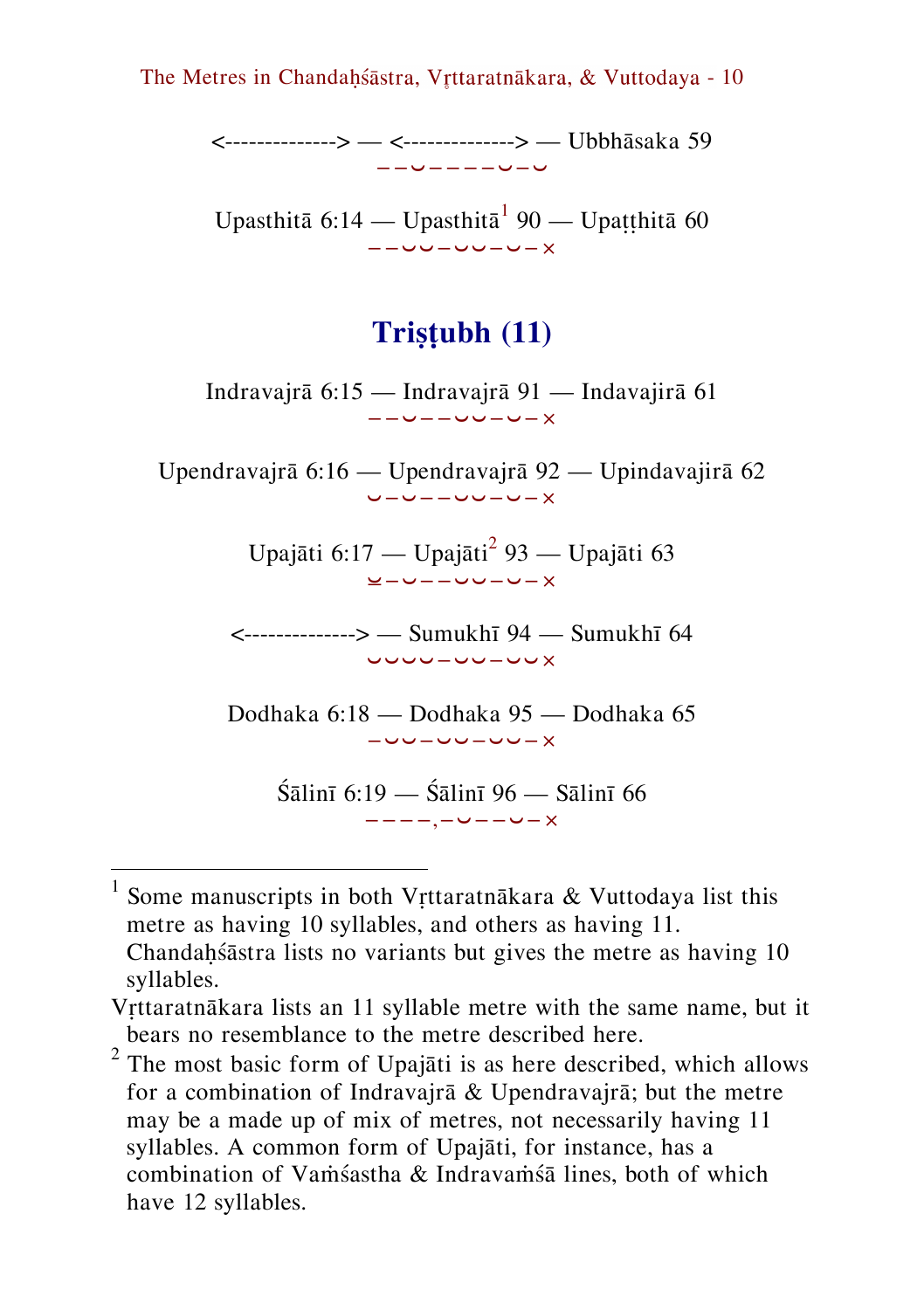Vātormi 6:20 — Vātormi 97 — Vātummī $^{\rm 1}$  67 −−−−( ,)⏑⏑−−⏑−×

Kuḍmaladantī 8:2 — Śrī 98 — Sirī 68 −⏑⏑−−,⏑⏑⏑⏑−×

Bhramaravilasita 6:21 — Bhramaravilasita 99 — <--------------> −−−−⏑⏑⏑⏑⏑⏑×

Rathoddhatā 6:22 — Rathoddhatā 100 — Rathoddhatā 69 −⏑−⏑⏑⏑−⏑−⏑×

> Svāgatā 6:23 — Svāgatā 101 — Svāgatā 70 −⏑−⏑⏑⏑−⏑⏑−×

Vṛntā 6:24 — Vṛttā 102 — <--------------> ⏑⏑⏑⏑⏑⏑⏑⏑−−×

 $\text{Šyen}$ ī 6:25 — ( $\text{Šyenikā P, Dh}^2$ ) — <--------------> −⏑−⏑−⏑−⏑−⏑×

Vilāsinī 6:26 — <--------------> — <--------------> ⏑−⏑−⏑−⏑−⏑−×

<--------------> — Bhadrikā 103 — Bhaddikā 71 ⏑⏑⏑⏑⏑⏑−⏑−⏑×

<--------------> — (Mauktikamālā 104) — <--------------> −⏑⏑−−⏑⏑⏑⏑−×

 $\leftarrow$  (Upasthita<sup>3</sup> 105) —  $\leftarrow$   $\leftarrow$ ⏑−⏑⏑⏑−−−⏑−×

-

 $1$  Vuttodaya alone defines the word-break, which it places after the 4th syllable.

 $2$  Called Vaitika in S.

 $3$  Called Śikhandita in P fn.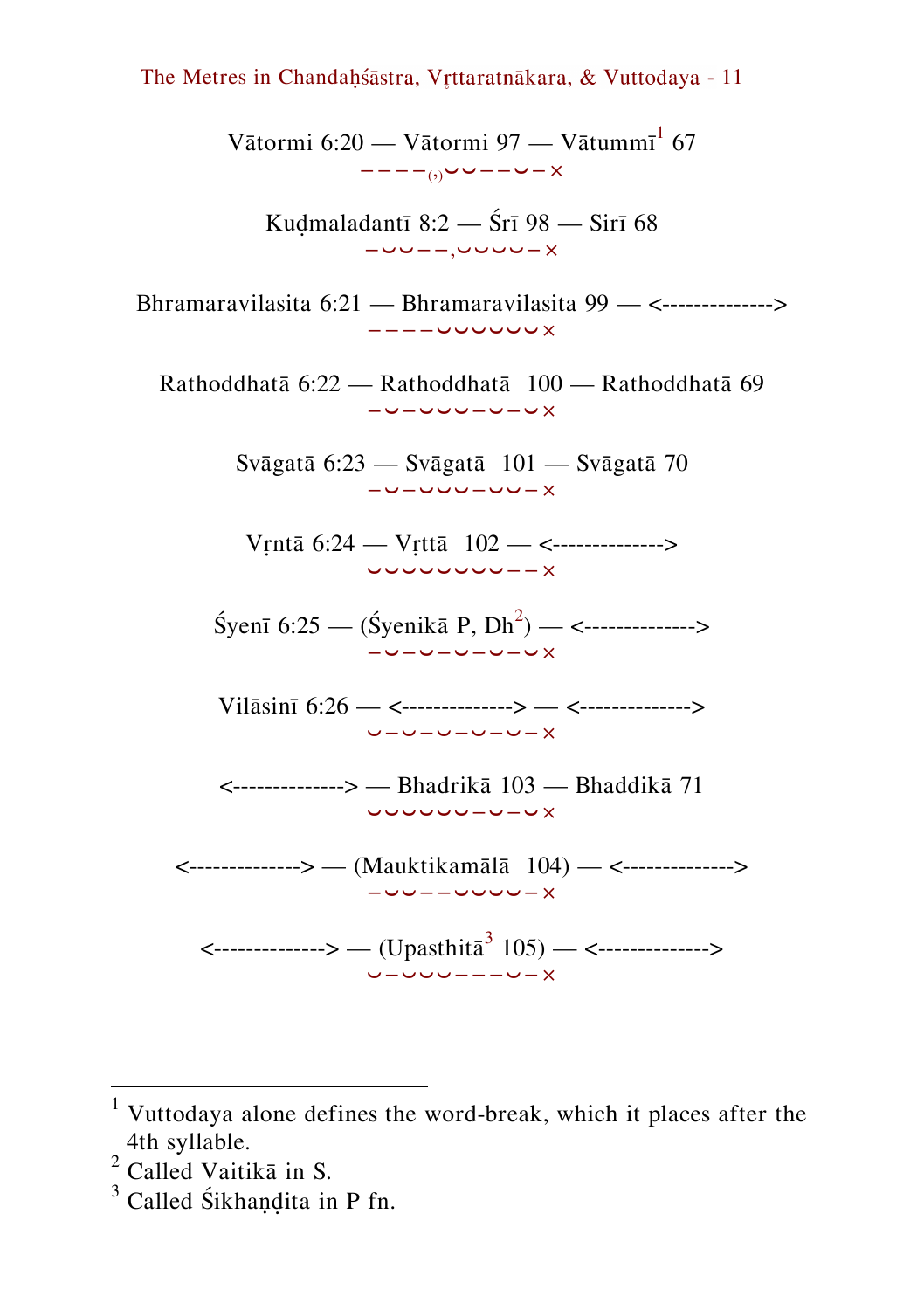### **Jagatī (12)**

<--------------> — Candravartma 106 — <--------------> −⏑−⏑⏑⏑−⏑⏑⏑⏑×

Vaṁśastha 6:28 — Vaṁśastha 107 — Vaṁsaṭṭha 72 ⏑−⏑−−⏑⏑−⏑−⏑×

Indravaṁśā 6:29 — Indravaṁśā 108 — Indavaṁsā 73 −−⏑−−⏑⏑−⏑−⏑×

> Toṭaka 6:31 — Toṭaka 109 — Toṭaka 74 ⏑⏑−⏑⏑−⏑⏑−⏑⏑×

Drutavilambita 6:30 — Drutavilambita 110 — Dutavilambita 75 ⏑⏑⏑−⏑⏑−⏑⏑−⏑×

> Puṭa 6:32 — Puṭa 111 — Puṭa 76 ⏑⏑⏑⏑⏑⏑−−,−⏑−×

Gaurī 8:5 — Pramuditavadanā 112 — <--------------> ⏑⏑⏑⏑⏑⏑−⏑−−⏑×

Kusumavicitrā 6:35 — Kusumavicitrā 113 — Kusumavicittā 77 ⏑⏑⏑⏑−−⏑⏑⏑⏑−×

Jaloddhatagati 6:33 — Jaloddhatagati 114 — <--------------> ⏑−⏑⏑⏑−⏑−⏑⏑⏑×

> Tata  $6:34$  — <--------------> — <---------------> ⏑⏑⏑⏑⏑⏑−−−−⏑×

Bhujaṅgaprayāta 6:37 — Bhujaṅgaprayāta 115 — Bhujaṅgappayāta 78 ⏑−−⏑−−⏑−−⏑−×

> Sragviṇī 6:38 — Sragviṇī 116 — <--------------> −⏑−−⏑−−⏑−−⏑×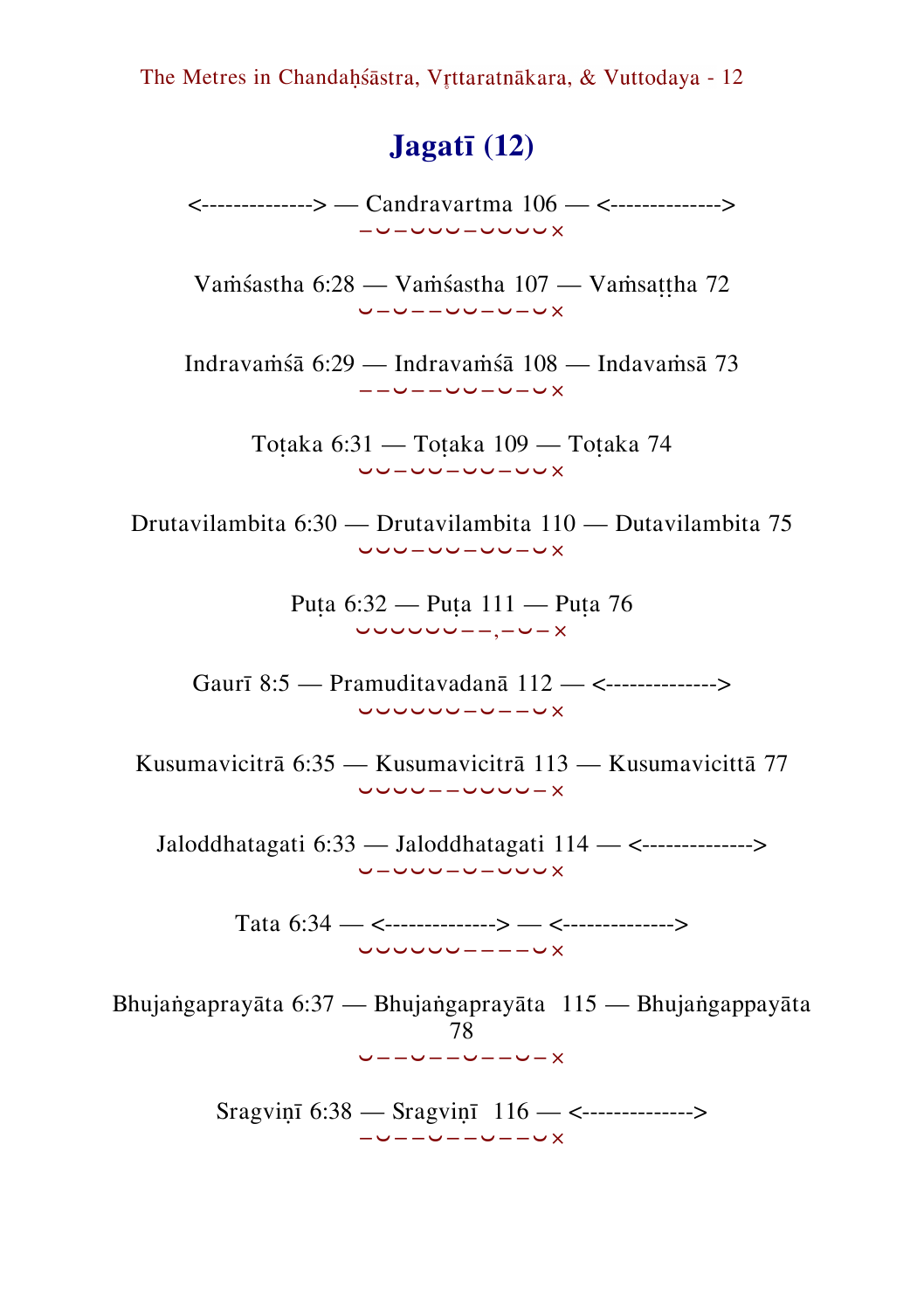<--------------> — Priyaṁvadā 117 — Piyaṁvadā 79 ⏑⏑⏑−⏑⏑⏑−⏑−⏑×

<--------------> — (Maṇimālā 118) — <--------------> −−⏑⏑−−,−−⏑⏑−×

<--------------> — Lalitā 119 — Lalitā 80 −−⏑−⏑⏑⏑−⏑−⏑×

Pramitākṣarā 6:39 — Pramitākṣarā 120 — Pamitakkharā 81 ⏑⏑−⏑−⏑⏑⏑−⏑⏑×

Kāntotpīḍā 6:40 — <--------------> — <--------------> −⏑⏑−−−⏑⏑−−−×

<--------------> — Ujjvalā 121 — Ujjvalā 82 ⏑⏑⏑⏑⏑⏑−⏑⏑−⏑×

Vaiśvadevī 6:41 — Vaiśvadevī 122 — Vessadevī 83 −−−−−,−⏑−−⏑−×

Vāhinī 6:42 — <--------------> — <--------------> −−⏑⏑−−−−−⏑−×

Jaladharamālā 8:4 — Jaladharamālā 123 — <--------------> −−−−,⏑⏑⏑⏑−−−×

Navamālinī 6:43 — Navamālikā 124 — <--------------> ⏑⏑⏑⏑−⏑−⏑⏑⏑−×

Cañcalākṣikā<sup>1</sup> 6:36 — <--------------> — <--------------> ⏑⏑⏑⏑⏑⏑−⏑−−⏑×

> — (Prabhā 125) — ⏑⏑⏑⏑⏑⏑−,⏑−−⏑×

<sup>&</sup>lt;sup>1</sup> The same metre is called Gaurī at 8:5. In a footnote to the P edition of VR, the metre is called: Mandākinī.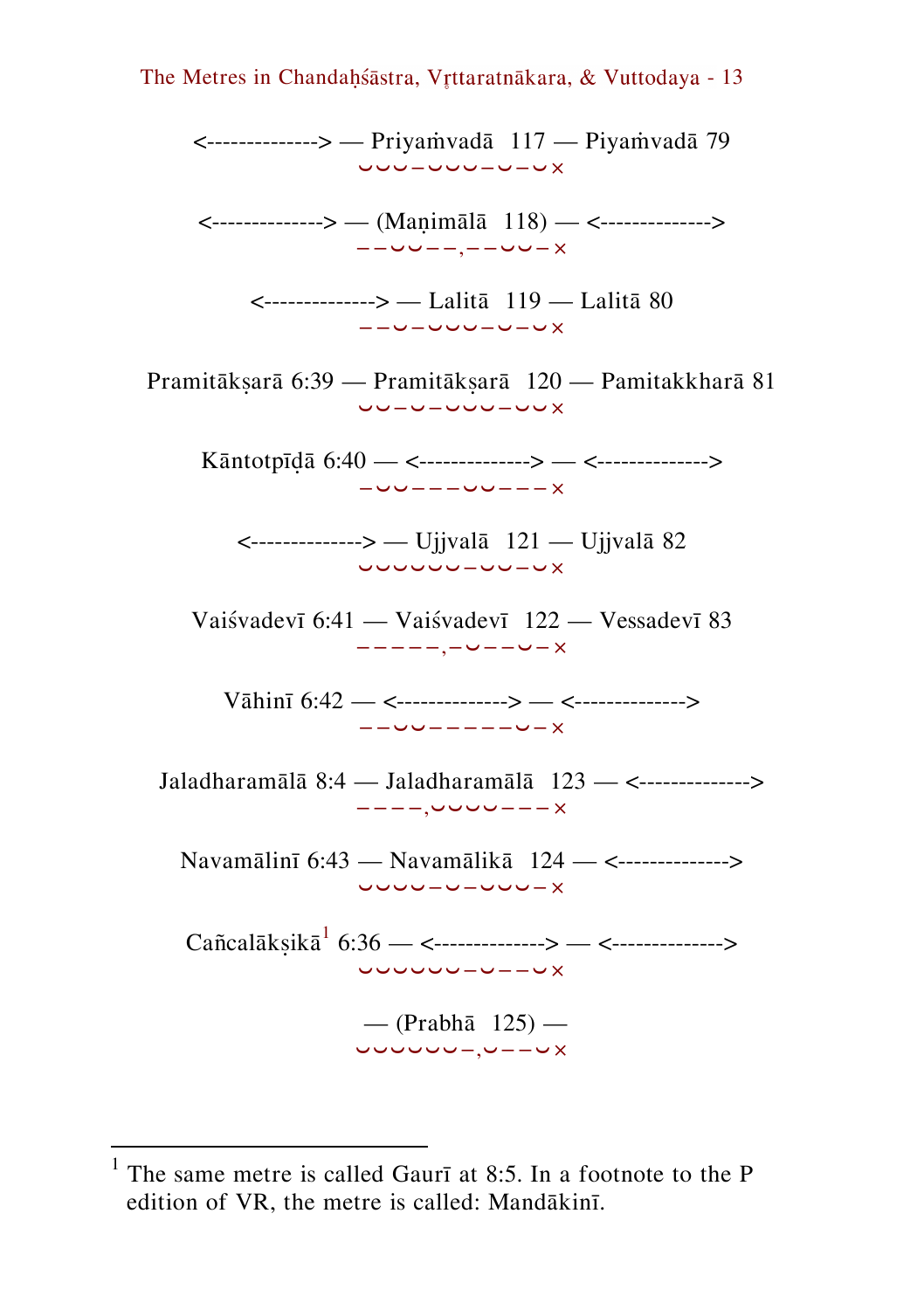Lalanā 8:6 — <--------------> — <--------------> −⏑⏑−−,⏑⏑⏑⏑⏑⏑×

 $\leftarrow$  (Mālanī $^{-1}$  126) —  $\leftarrow$   $\leftarrow$   $\leftarrow$ ⏑⏑⏑⏑−⏑⏑−⏑−⏑×

Varatanu 8:3 — <--------------> — <--------------> ⏑⏑⏑⏑−⏑,⏑−⏑−⏑×

<--------------> — Abhinavatāmarasa 127 — Tāmarasa 84 ⏑⏑⏑⏑−⏑⏑−⏑⏑−×

<--------------> — <--------------> — Kamalā 85 ⏑⏑−⏑−−⏑⏑−⏑−×

## **Atijagatī (13)**

Kuṭilagatī (1) 8:7 — Kṣamā<sup>2</sup> 128 — <--------------> ⏑⏑⏑⏑⏑⏑−,−⏑−−⏑×

Praharsinī 7:1 — Praharsinī 129 — Paharsinī 86 −−−,⏑⏑⏑⏑−⏑−⏑−×

Rucirā 7:2 — Atirucirā 130 — Rucirā 87 ⏑−⏑−,⏑⏑⏑⏑−⏑−⏑×

Mattamayūra 7:3 — Mattamayūra 131 — <--------------> −−−−,−⏑⏑−−⏑⏑−×

> Gaurī 7:4 — <--------------> — <--------------> ⏑⏑⏑⏑⏑⏑⏑⏑⏑⏑⏑−×

Kanakaprabhā 8:7 — Mañjubhāṣiṇī 132 — <--------------> ⏑⏑−⏑−⏑⏑⏑−⏑−⏑×

Called Tatī in P fn.

 $^{2}$  Called Candrika in P, S, & Dh.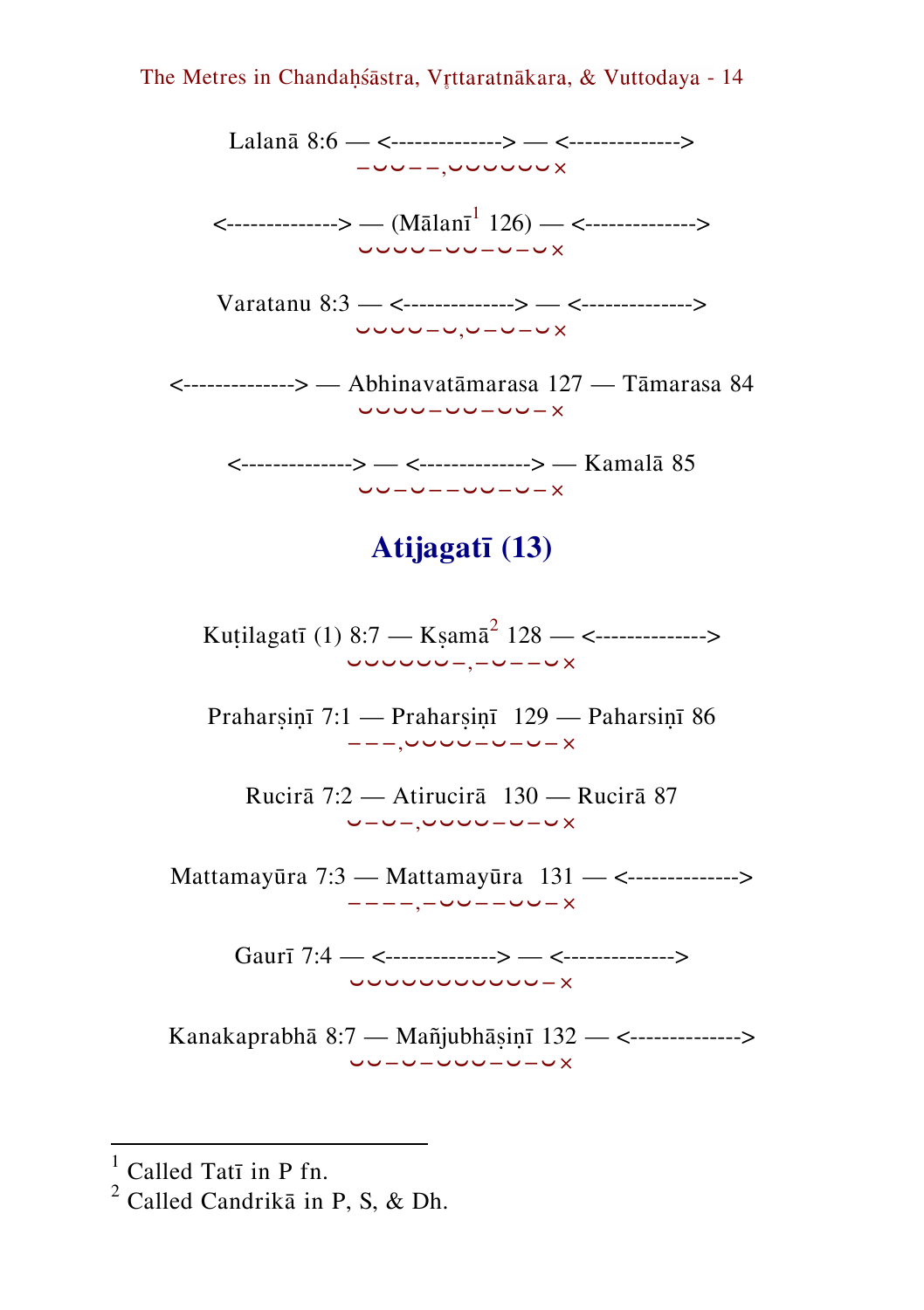# **Śakvarī (14)**

Asaṁbādhā 7:5 — Asaṁbādhā 133 — <--------------> −−−−−,⏑⏑⏑⏑⏑⏑−−×

Aparājitā 7:6 — Aparājitā 134 — Aparājitā 88 ⏑⏑⏑⏑⏑⏑−,⏑−⏑⏑−⏑×

Praharaṇakalitā 7:7 — Praharaṇakalitā 135 — Paharaṇakalitā 89 ⏑⏑⏑⏑⏑⏑−⏑⏑⏑⏑⏑⏑×

Vasantatilakā 7:8 — Vasantatilakā $^1$  136 — Vasantatilakā 90 −−⏑−⏑⏑⏑−⏑⏑−⏑−×

Varasundarī 8:9 — (Induvadanā P, V, S) — <--------------> −⏑⏑⏑−⏑⏑⏑−⏑⏑⏑−×

> Kuṭilā 8:10 — <--------------> — <--------------> −−−−,⏑⏑⏑⏑⏑⏑,−−−×

### **Atiśakvarī (15)**

Candrāvartā 7:11 — Śaśikalā 139 — Sasikalā 91 ⏑⏑⏑⏑⏑⏑⏑⏑⏑⏑⏑⏑⏑⏑×

Mālā 7:12 — Sraj 140 — <--------------> ⏑⏑⏑⏑⏑⏑,⏑⏑⏑⏑⏑⏑⏑⏑×

Manigunanikara 7:13 — Manigunanikara 141 — Manigunanikara  $92$ ⏑⏑⏑⏑⏑⏑⏑⏑,⏑⏑⏑⏑⏑⏑×

> Mālinī  $7:14^2$  — Mālinī 142 — Mālinī 93 ⏑⏑⏑⏑⏑⏑−−,−⏑−−⏑−×

<sup>&</sup>lt;sup>1</sup> This metre is known as Simhonnata to the teacher Kāśyapa; and as Uddharsinī (Uddharsinī) to Saitava.

<sup>&</sup>lt;sup>2</sup> The word-break is not defined in ChŚā.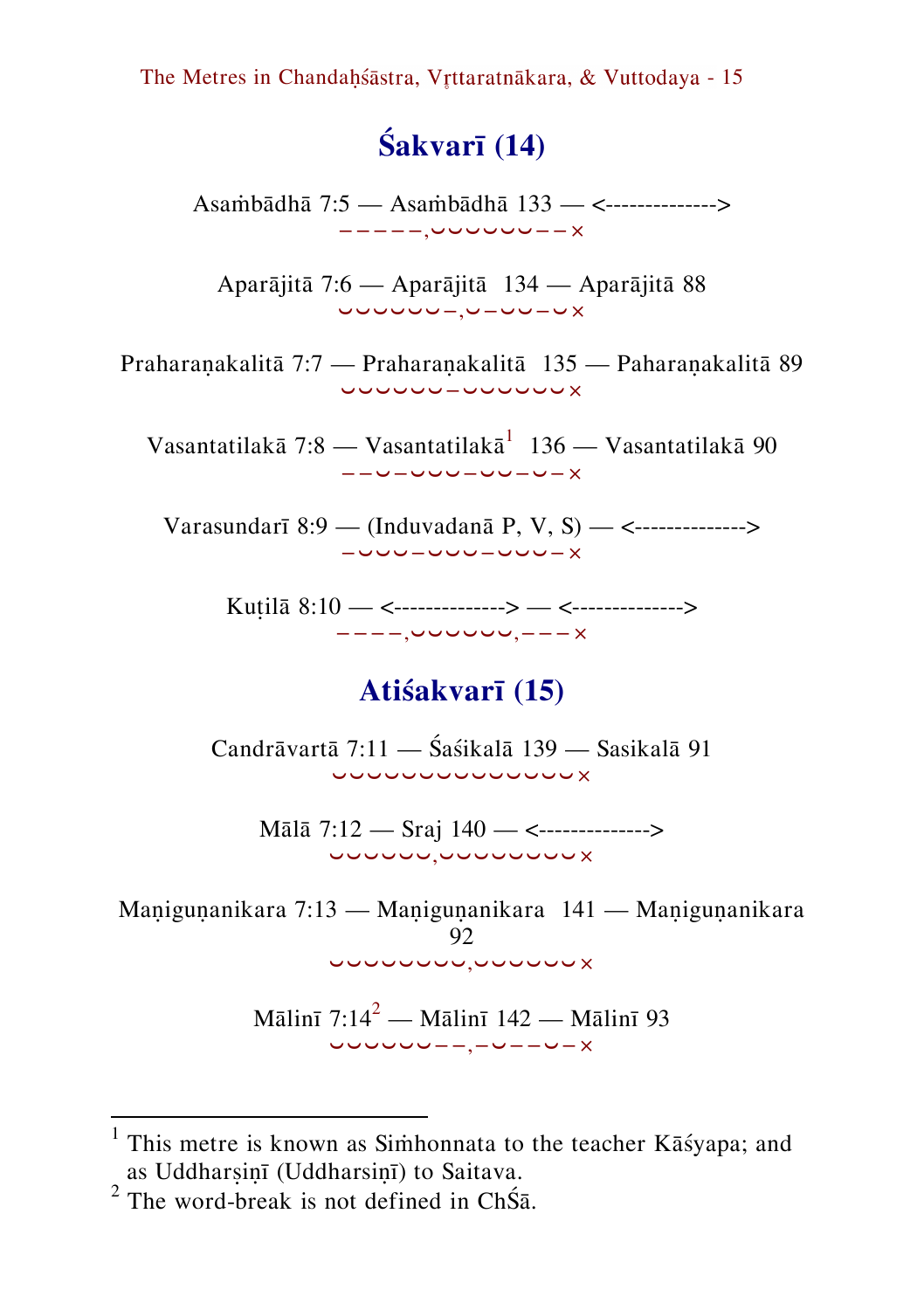<--------------> — Prabhadrakā 143 — Pabhaddakā 94 ⏑⏑⏑⏑−⏑−⏑⏑⏑−⏑−⏑×

<--------------> — (Elā 144) — <--------------> ⏑⏑−⏑−,⏑⏑⏑⏑⏑⏑⏑⏑−×

<--------------> — (Candralekhā 145) — <--------------> −−−−⏑−−,−−⏑−−⏑−×

# **Aṣṭi (16)**

Ṛṣabhagajavilasita 7:15 — Ṛṣabhagajavilasita 146 — <--------------> −⏑⏑−⏑−⏑,⏑⏑⏑⏑⏑⏑⏑⏑×

> <--------------> — Vāṇinī 147 — Vāṇinī 95 ⏑⏑⏑⏑−⏑−⏑⏑⏑−⏑−⏑−×

Śailaśikhā 8:11 — <--------------> — <--------------> −⏑⏑−,⏑−⏑⏑⏑⏑,⏑⏑−⏑⏑×

Varayuvatī 8:12 — <--------------> — <--------------> −⏑⏑−⏑−⏑−−⏑⏑⏑⏑⏑⏑×

### **Atyaṣṭi (17)**

Śikharinī 7:20 — Śikharinī 148 — Sikharinī 96 ⏑−−−−−,⏑⏑⏑⏑⏑−−⏑⏑⏑×

Pṛthvī 7:17 — Pṛthvī 149 — <--------------> ⏑−⏑⏑⏑−⏑−,⏑⏑⏑−⏑−−⏑×

Vaṁśapatrapatita 7:18 — Vaṁśapatrapatita 150 — <--------------> −⏑⏑−⏑−⏑⏑⏑−,⏑⏑⏑⏑⏑⏑×

> Hariṇī 7:16 — Hariṇī 151 — Hariṇī 97 ⏑⏑⏑⏑⏑−,−−−−,⏑−⏑⏑−⏑×

Mandākrāntā 7:19 — Mandākrāntā 152 — Mandakkantā 98 −−−−,⏑⏑⏑⏑⏑−,−⏑−−⏑−×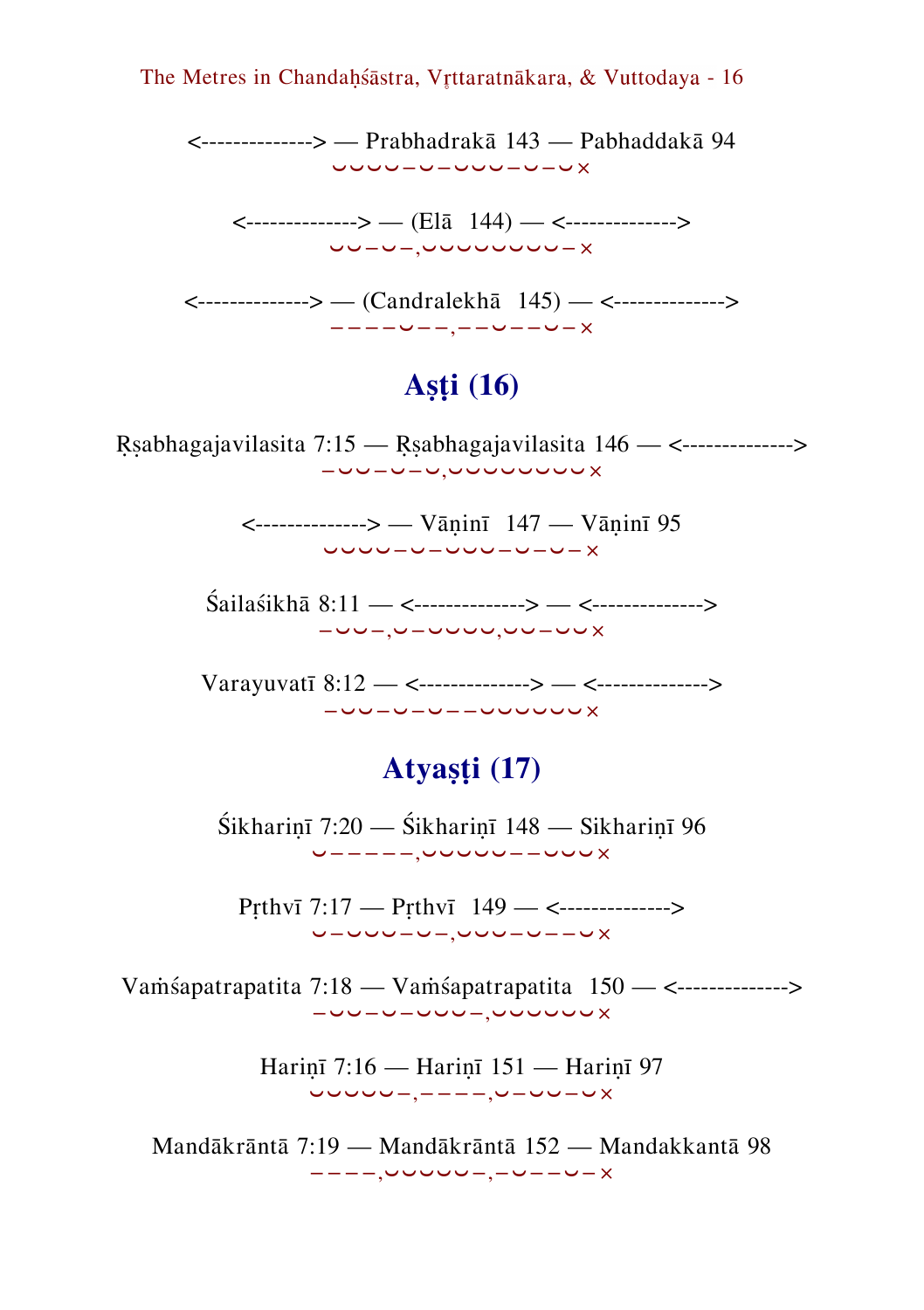Atiśāyinī 8:13 — (Atiśāyinī P fn) — <--------------> ⏑⏑−⏑⏑−⏑−⏑−,⏑⏑⏑−⏑−×

Avitatha 8:14 — <--------------> — <--------------> ⏑⏑⏑⏑−⏑−⏑⏑⏑−⏑⏑−⏑⏑×

<--------------> — (Narkuṭaka 153) — <--------------> ⏑⏑⏑⏑−⏑−,⏑⏑⏑−⏑⏑−⏑⏑×

Kokilaka 8:15 — Kokilaka 154 — <--------------> ⏑⏑⏑⏑−⏑−,⏑⏑⏑−⏑⏑,−⏑⏑×

### **Dhṛti (18)**

Kusumitalatāvellitā 7:21 — Kusumitalatāvellitā 155 — Kusumitalatāvellitā 99 −−−−−,⏑⏑⏑⏑⏑−,−⏑−−⏑−×

Vibudhapriyā 8:16 — (Karibāṇakha S, P fn) — <--------------> −⏑−⏑⏑−⏑−,⏑⏑−⏑−⏑⏑−⏑×

Nārācaka 8:17 — (Siṁhavikrīḍita S) — <--------------> ⏑⏑⏑⏑⏑⏑−⏑−−⏑−−⏑−−⏑×

### **Atidhṛti (19)**

Śārdūlavikrīḍita 7:22 — Śārdūlavikrīḍita 156 — Saddūlavikkīḷita 101 −−−⏑⏑−⏑−⏑⏑⏑−,−−⏑−−⏑×

Vismitā 8:18 — (Meghavisphūrjitā S, Dh) — Meghavipphujjitā 100 ⏑−−−−−,⏑⏑⏑⏑⏑−,−⏑−−⏑−×

### **Kṛti (20)**

Suvadanā 7:23 — Suvadanā 157 — <--------------> −−−−⏑−−,⏑⏑⏑⏑⏑⏑−,−−⏑⏑⏑×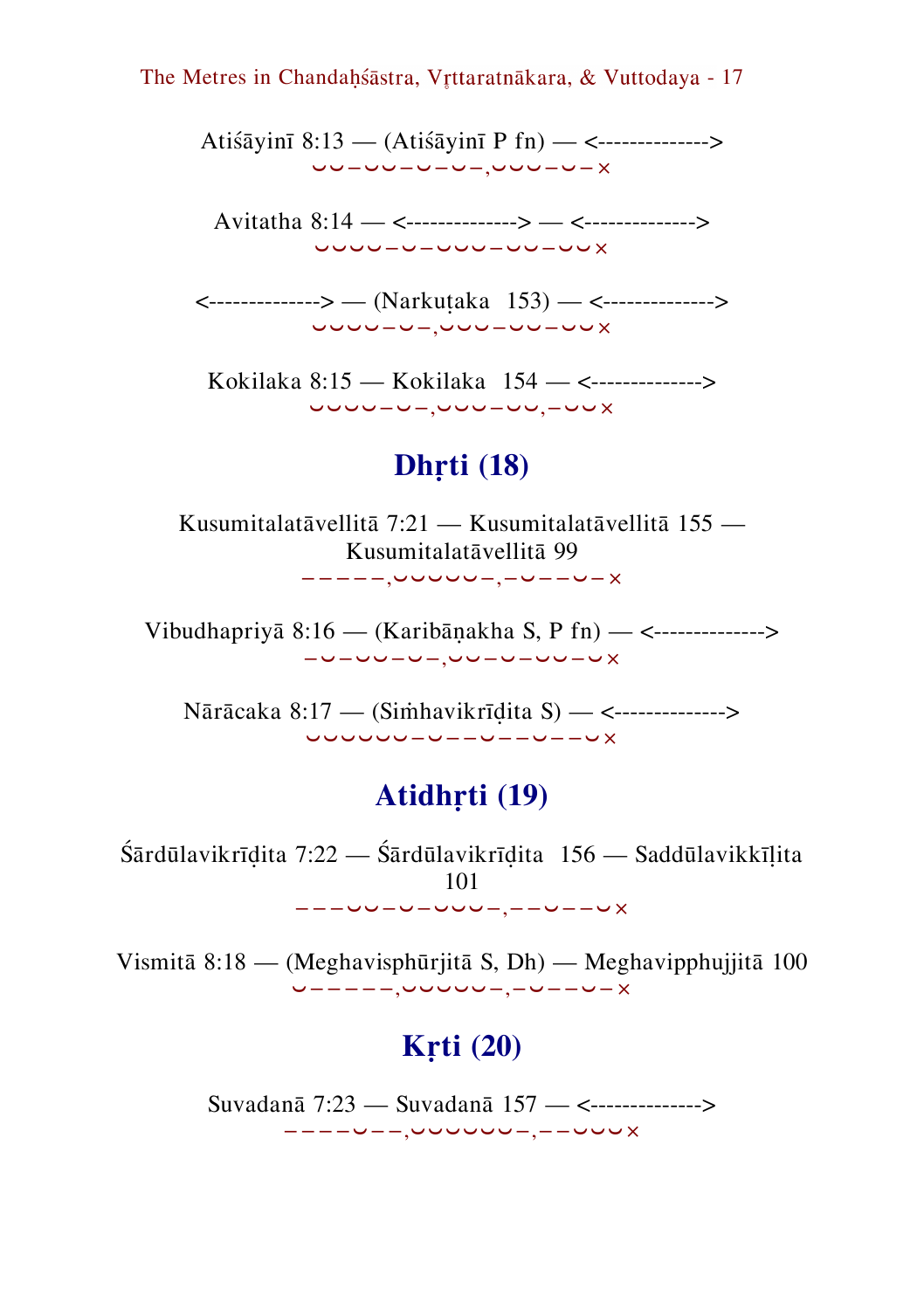Vṛtta 7:24 — Vṛtta 158 — Vutta 102 −⏑−⏑−⏑−⏑−⏑−⏑−⏑−⏑−⏑−⏑

Śaśivadanā 8:19 — <--------------> — <--------------> ⏑⏑⏑⏑−⏑−⏑⏑⏑−,⏑⏑−⏑⏑−⏑−⏑×

### **Prakṛti (21)**

Sragdharā 7:25 — Sragdharā 159 — Saddharā 103 −−−−⏑−−,⏑⏑⏑⏑⏑⏑−,−⏑−−⏑−×

# **Ākṛti (22)**

Madrakā 7:26 — Bhadrakā 160 — Bhaddakā 104 −⏑⏑−⏑−⏑⏑⏑−,⏑−⏑⏑⏑−⏑−⏑⏑⏑−×,

# **Vikṛti (23)**

Aśvalalitā 7:27 — Aśvalalitā 161 — <--------------> ⏑⏑⏑⏑−⏑−⏑⏑⏑−,⏑−⏑⏑⏑−⏑−⏑⏑⏑−×,

Mattākrīḍā 7:28 — Mattākrīḍā 162 — <--------------> −−−−−−−−,⏑⏑⏑⏑⏑,⏑⏑⏑⏑⏑⏑⏑⏑⏑−×,

# **Saṅkṛti (24)**

Tanvī 7:29 — Tanvī 163 — <--------------> −⏑⏑−−,⏑⏑⏑⏑⏑⏑−,−⏑⏑−⏑⏑⏑⏑⏑⏑−−×,

# **Atikṛti<sup>1</sup> (25)**

Krauñcapadā 7:30 — Krauñcapadā 164 — <--------------> −⏑⏑−−,−⏑⏑−−,⏑⏑⏑⏑⏑⏑⏑⏑,⏑⏑⏑⏑⏑⏑−×,

- $<sup>1</sup>$  ChŚā: Abhikṛtiḥ.</sup>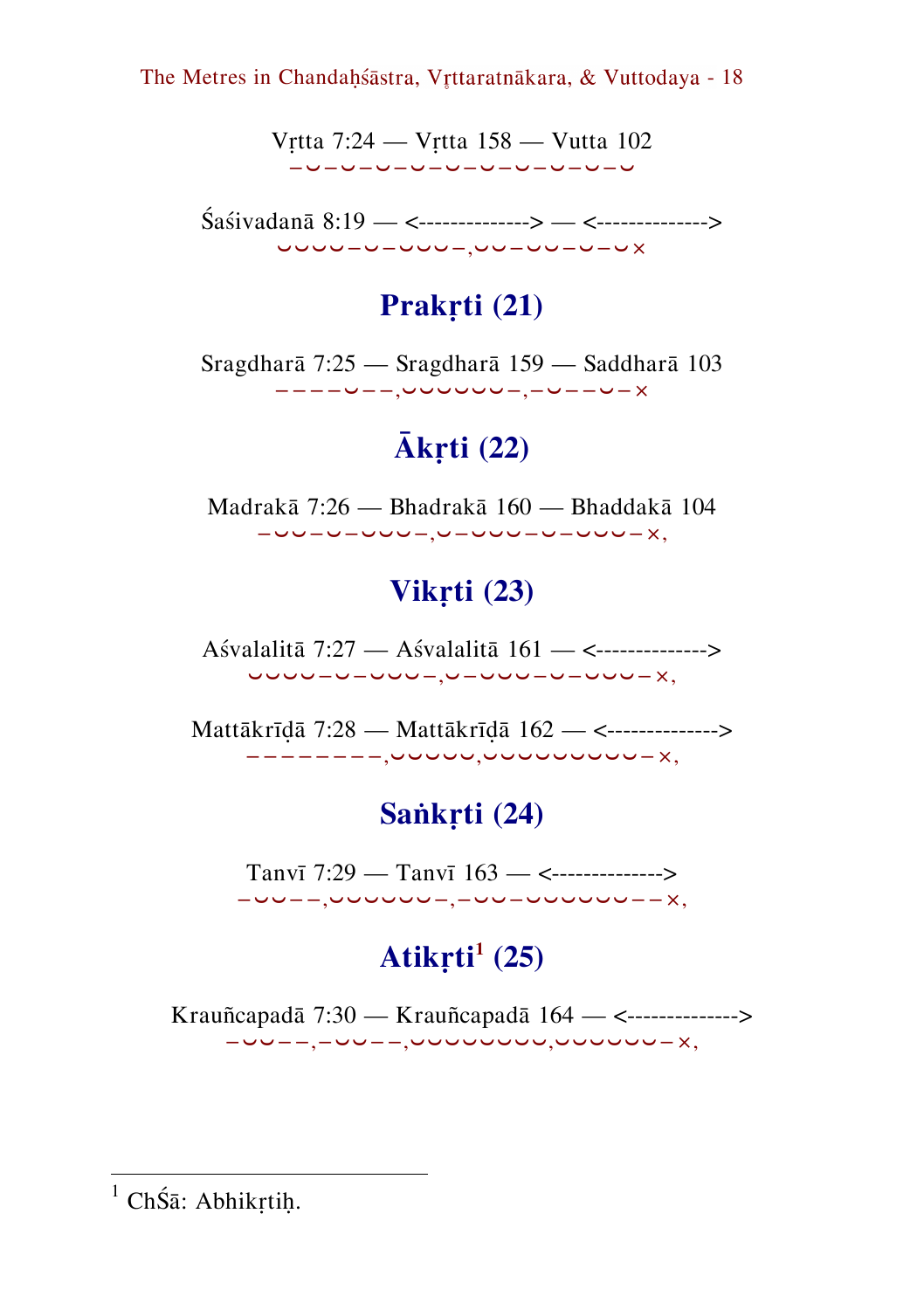## **Utkṛti (26)**

Bhujaṅgavijṛmbhita 7:31 — Bhujaṅgavijṛmbhita 165 — <-------------- > −−−−−−−−,⏑⏑⏑⏑⏑⏑⏑⏑⏑⏑−,⏑−⏑⏑−⏑−×,

> Apavāhaka 7:32 — Apavāha 166 — <--------------> −−−⏑⏑⏑⏑⏑⏑,⏑⏑⏑⏑⏑⏑,⏑⏑⏑⏑⏑⏑,⏑⏑−−−×,

### **Daṇḍaka (27+)**

Candavrstiprayāta 7:34 — Candavrstiprayāta 167 — <--------------> ⏑⏑⏑⏑⏑⏑−⏑−−⏑−−⏑−−⏑−−⏑−−⏑−−⏑×

> <--------------> — Arṇa 168 — <--------------> ⏑⏑⏑⏑⏑⏑−⏑−−⏑−−⏑−−⏑−−⏑−−⏑−−⏑−−⏑×

Pracita 7:36 — Pracitaka 169 — <--------------> ⏑⏑⏑⏑⏑⏑⏑−−⏑−−⏑−−⏑−−⏑−−⏑−−⏑−×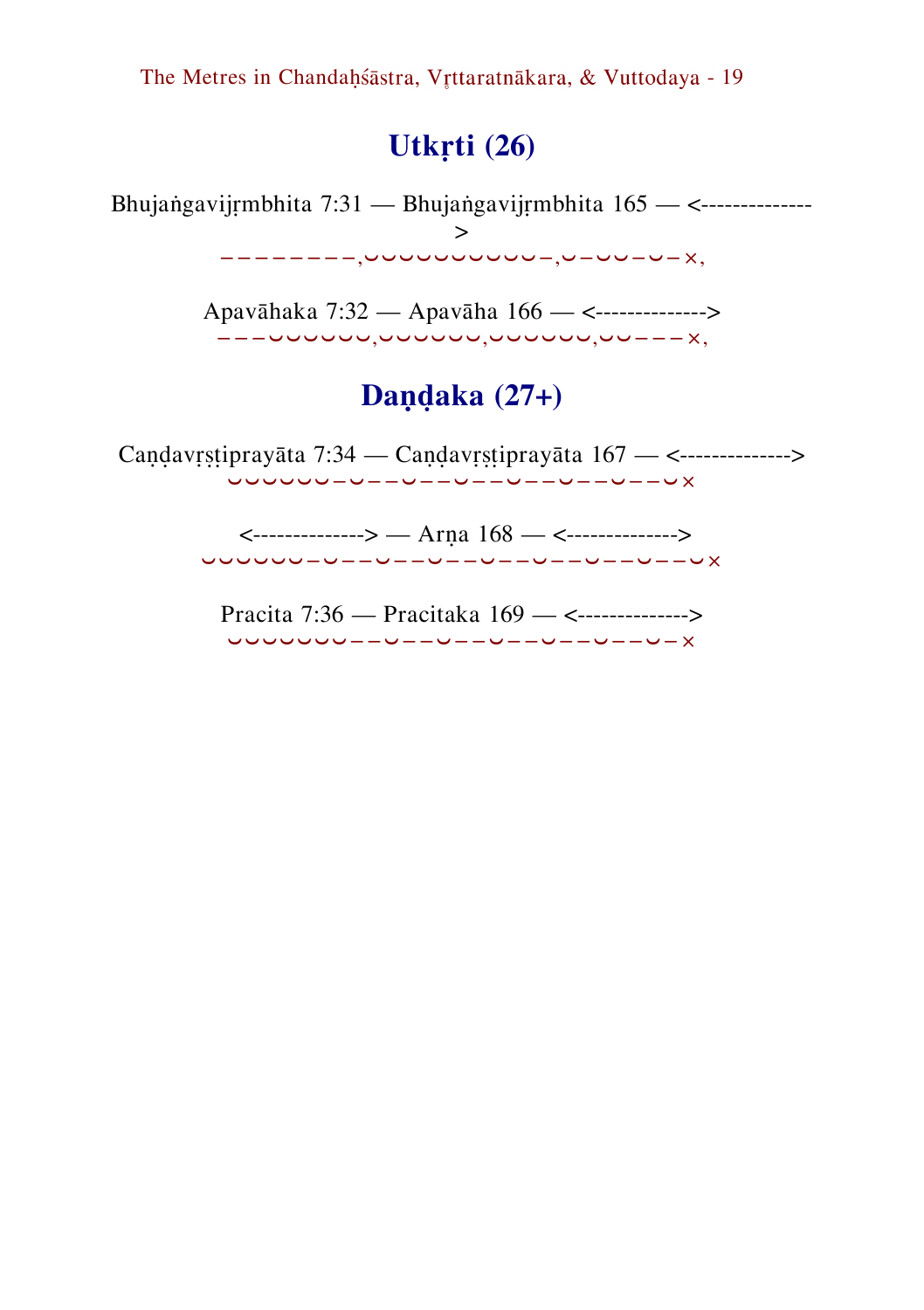# <span id="page-19-0"></span>**3: Ardhasamavṛtta**

*Chandaḥśāstra: — Vṛttaratnākara: — Vuttodaya:*

Upacitraka 5:32 — Upacitrā 170 — Upacitta 105 ⏑⏑−⏑⏑−⏑⏑−⏑צ¦−⏑⏑−⏑⏑−⏑⏑−×

Drutamadhyā 5:33 — Drutamadhyā 171 — Dutamajjhā 106 −⏑⏑−⏑⏑¦−⏑⏑−צ¦⏑⏑⏑⏑−⏑⏑¦−⏑⏑−×

Vegavatī 5:34 — Vegavatī 172 — Vegavatī 107 ⏑⏑−⏑⏑¦−⏑⏑−צ¦−⏑⏑−⏑⏑¦−⏑⏑−×

Bhadravirāḍ 5:35 — Bhadravirāḍ 173 — Bhaddavirāja 108 −−∪∪¦−∪−∪−x¦−−−∪∪¦−∪−∪−×

Ketumatī 5:36 — Ketumatī 174 — Ketumatī 109 ⏑⏑−⏑−⏑⏑⏑−צ¦−⏑⏑−⏑−⏑⏑⏑−×

Ākhyānakī 5:37 — Ākhyānakī 175 — Ākhyānikī 110 −−⏑−−⏑⏑−⏑−צ¦⏑−⏑−−⏑⏑−⏑−×

Viparītākhyānakī 5:38 — Viparītākhyānakī 176 — Viparītākhyānikī 111 ⏑−⏑−−⏑⏑−⏑−צ¦−−⏑−−⏑⏑−⏑−×

Hariṇaplutā 5:39 — Hariṇaplutā 177 — Hariṇaplutā 112 ⏑⏑−⏑⏑−⏑⏑−⏑צ¦⏑⏑⏑−⏑⏑−⏑⏑−⏑×

Aparavaktra 5:40 — Aparavaktra 178 — Aparavatta 113 ⏑⏑⏑⏑⏑⏑¦−⏑−⏑צ¦⏑⏑⏑⏑−⏑⏑¦−⏑−⏑×

Puṣpitāgrā 5:41 — Puṣpitāgrā 179 — Pupphitaggā 114 ⏑⏑⏑⏑⏑⏑¦−⏑−⏑−צ¦⏑⏑⏑⏑−⏑⏑¦−⏑−⏑−×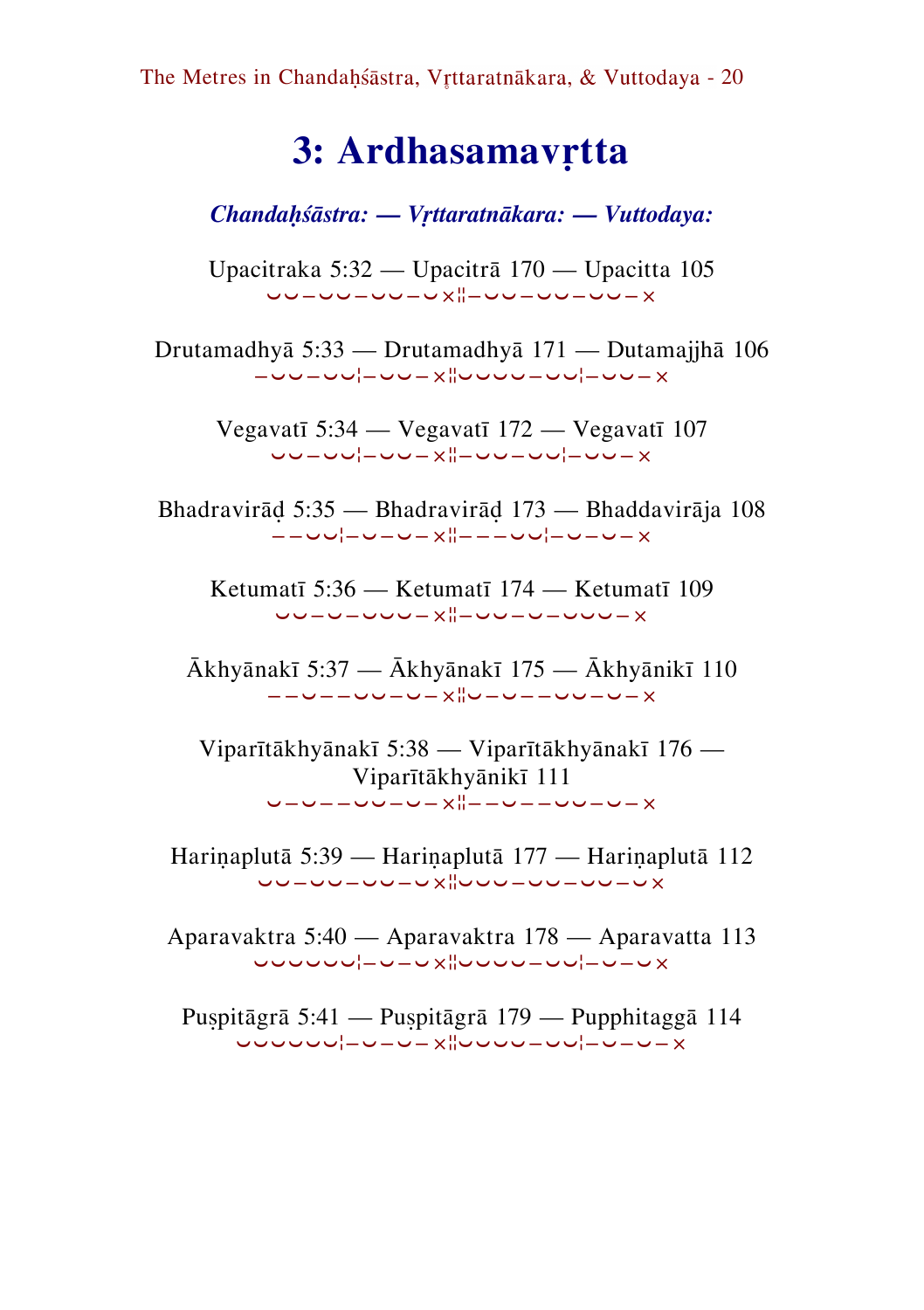Yavamatī 5:42 — Yavamatī 181 — Yavamatī 115<sup>1</sup> −⏑−⏑−⏑−⏑−⏑−⏑¦¦⏑−⏑−⏑−⏑−⏑−⏑−×

Śikhā 5:43 — <--------------> — <--------------> ⏑⏑⏑⏑⏑⏑⏑⏑⏑⏑⏑⏑⏑⏑⏑⏑⏑⏑⏑⏑⏑⏑⏑⏑⏑⏑⏑⏑× ⏑⏑⏑⏑⏑⏑⏑⏑⏑⏑⏑⏑⏑⏑⏑⏑⏑⏑⏑⏑⏑⏑⏑⏑⏑⏑⏑⏑⏑⏑−×

| Khañjā 5:44 — <--------------> — <--------------> |
|---------------------------------------------------|
| <u>UUUUUUUUUUUUUUUUUUUUUUUUUUUUU X</u>            |
| <u>UUUUUUUUUUUUUUUUUUUUUUUUUUUU – x -</u>         |

<sup>&</sup>lt;sup>1</sup> The prior line always ends with a light syllable.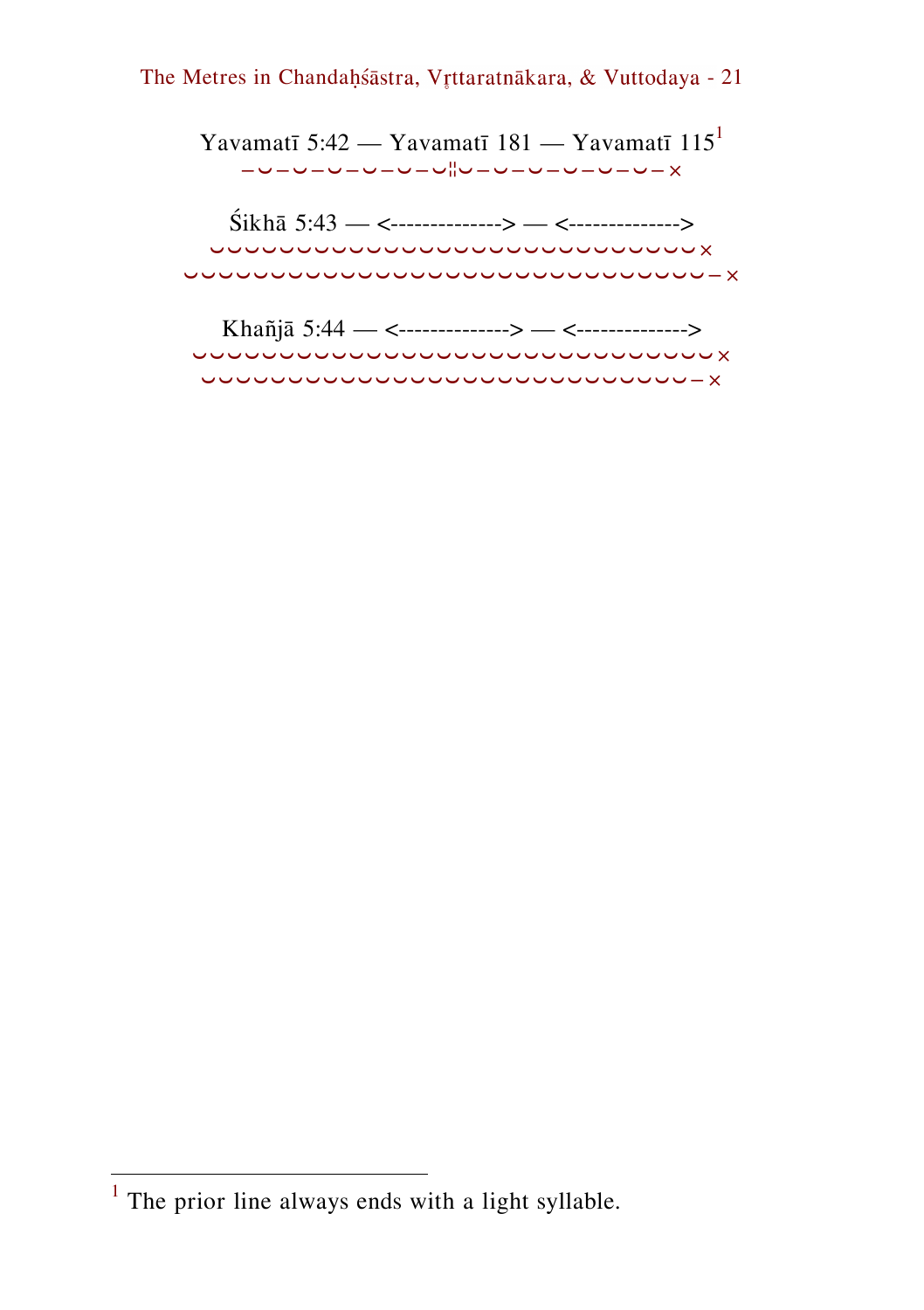# <span id="page-21-0"></span>**4: Viṣamavṛtta**

*Chandaḥśāstra: — Vṛttaratnākara: — Vuttodaya:*

Padacaturūrdhva 5:20 — Padacaturūrdhva 182 — <--------------> line  $a = 8$  syllables,  $b = 12$ ,  $c = 16$ ,  $\& d = 20$ 



<sup>&</sup>lt;sup>1</sup> The definition of this rule is very different in ChŚā and VR. In the former the metre has  $16, 12, 8, \& 20$  aksara to the line, and no restriction on their weight.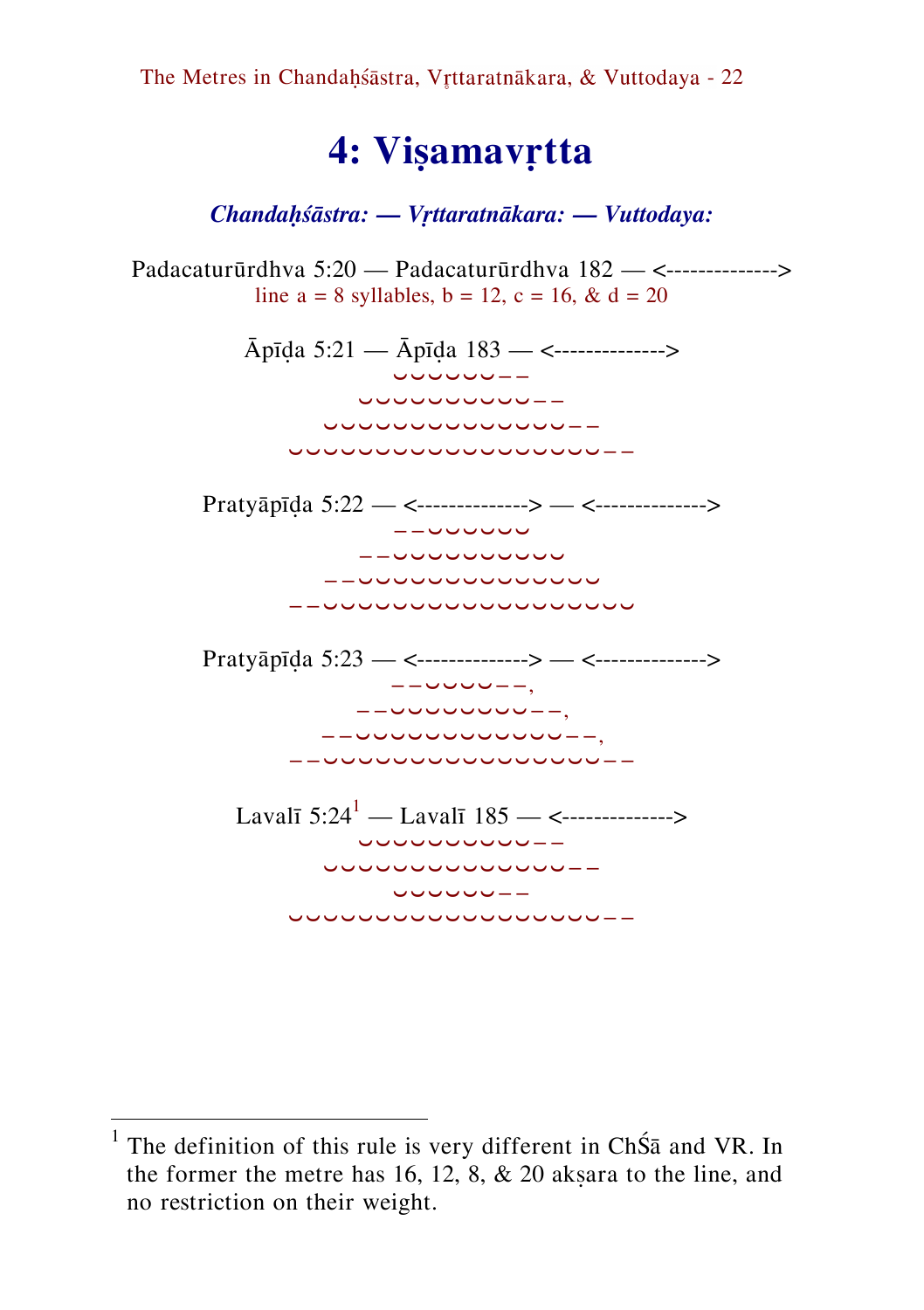

 $<sup>1</sup>$  Again the definition of this rule in ChŚ $\bar{a}$  is different from VR. In</sup> the former the metre has 20, 12, 16,  $\&$  8 aksara to the line, and no restriction on their weight.

 $2\,\text{Given the relationship between the description of the above 2}$ metres in ChŚā and VR, we should probably take this as an alternative name for Kalikā, described next.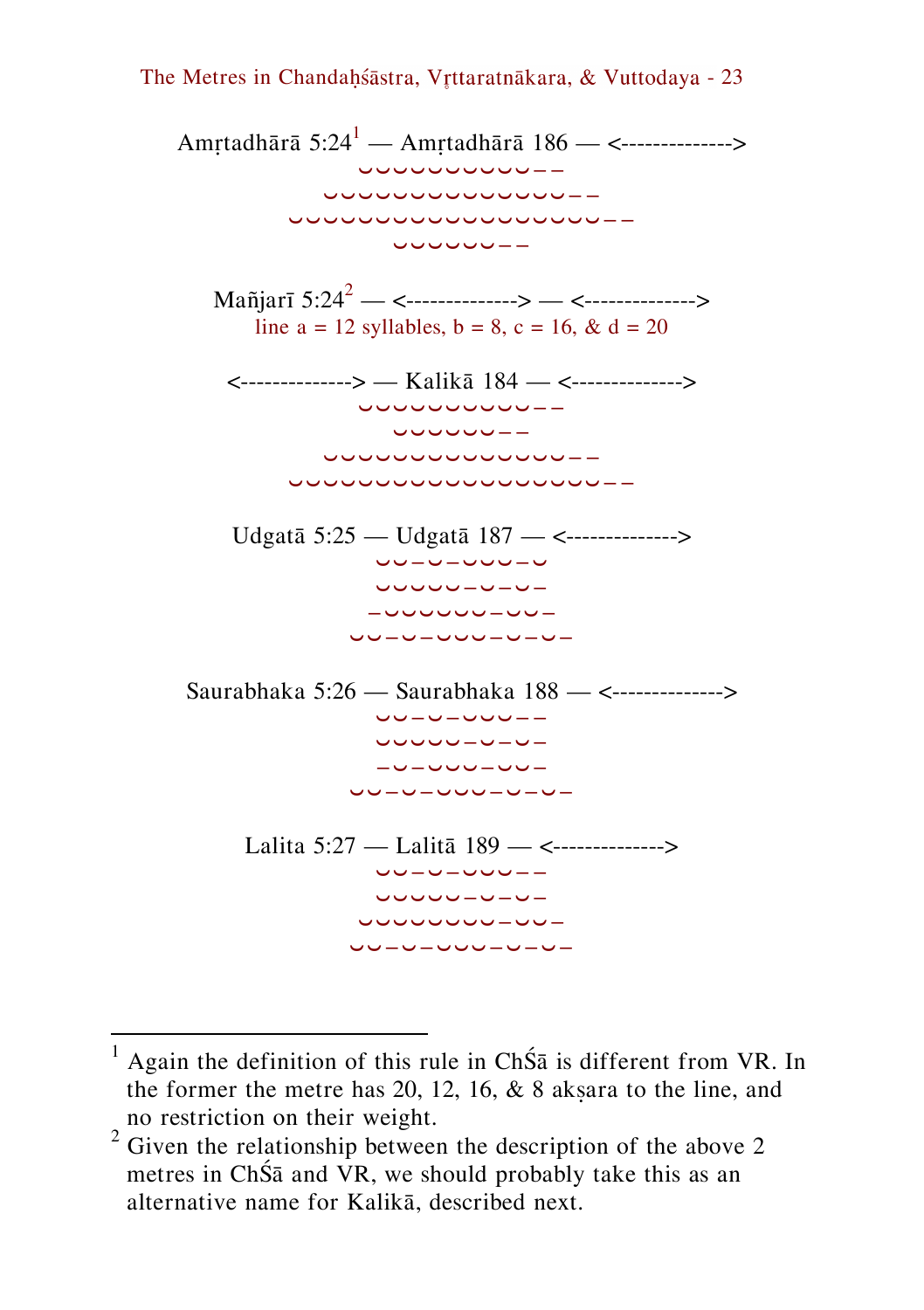Upasthitapracupita 5:28 — Upasthitapracupita 190 — <--------------> −−−⏑⏑−⏑−⏑−⏑⏑−− ⏑⏑−⏑⏑⏑⏑−⏑−⏑−− ⏑⏑⏑⏑⏑⏑⏑⏑− ⏑⏑⏑⏑⏑⏑⏑⏑⏑⏑−⏑⏑−− Vardhamāna 5:29 — Vardhamāna 191 — <--------------> −−−⏑⏑−⏑−⏑−⏑⏑−− ⏑⏑−⏑⏑⏑⏑−⏑−⏑−− ⏑⏑⏑⏑⏑⏑⏑⏑−⏑⏑⏑⏑⏑⏑⏑⏑− ⏑⏑⏑⏑⏑⏑⏑⏑⏑⏑−⏑⏑−− Śuddhavirāḍārṣabha 5:30 — Śuddhavirāḍārṣabha 192 — <----------> −−−⏑⏑−⏑−⏑−⏑⏑−− ⏑⏑−⏑⏑⏑⏑−⏑−⏑−− −−⏑⏑−⏑−⏑−

⏑⏑⏑⏑⏑⏑⏑⏑⏑⏑−⏑⏑−−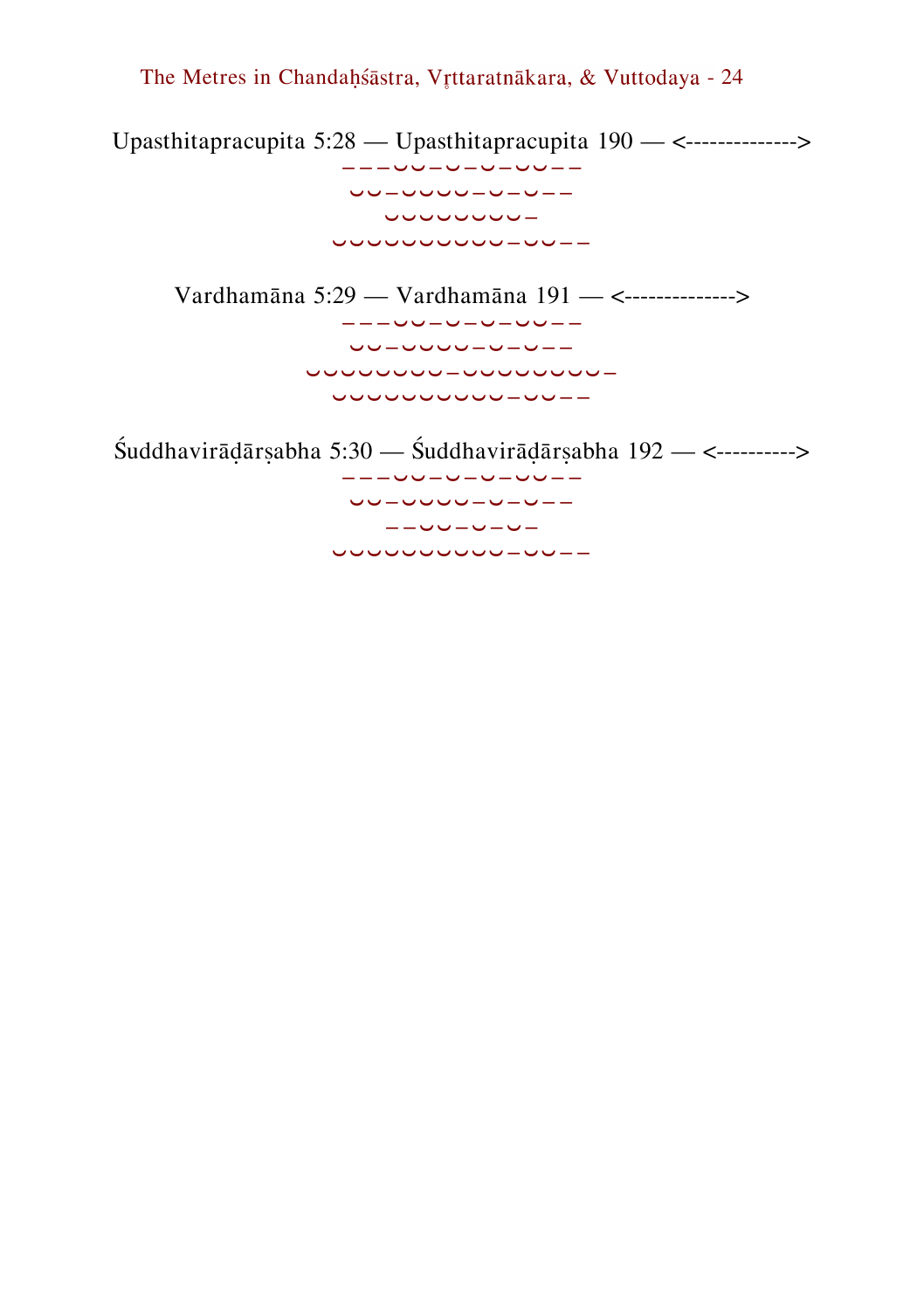# **5: Gaṇacchandas**

*Chandaḥśāstra: — Vṛttaratnākara: — Vuttodaya:*

# <span id="page-24-0"></span>**Āryā**

Āryā Pathyā 4:22 — Āryā Pathyā 25 — Ariyā Pathyā 19 ضض ¦ پ\_ے ¦ ضض ¦ پ\_ے ¦ ضض ¦ پ\_ے ¦ ضض ¦ ی حاص | پ\_ے | صحر | پ\_ے | صص | ∪ | ← | ← | <mark>← </mark>

Āryā Vipulā 4:23 — Āryā Vipulā 26 — Ariyā Vipulā 20a ضض ¦ پ\_ے ¦ ضض ¦ پ\_ے ¦ ضض ¦ پ\_ے ¦ ضض ¦ ی a | <del>∞</del> ∞ | عضہ | عضہ | ضض | عضہ | ن

Āryā Capalā 4:24 — Āryā Capalā 27 — Ariyā Capalā 20b ⏔− ¦ ⏑−⏑ ¦ −− ¦ ⏑−⏑ ¦ −⏔ ¦ ¦ ⏔⏔ ¦ ⏓ ⏔− ¦ ⏑−⏑ ¦ −− ¦ ⏑−⏑ ¦ −⏔ ¦ ⏑ ¦ ⏔⏔ ¦ ⏓

Āryā Mukhacapalā 4:25 — Āryā Mukhacapalā 28 — Ariyā Mukhacapalā 21 <u> ಹ – | ೧ – ೧ | – – | ೧ – ೧ | – ಹ| ೧ – ۳ | ಹಹ | ೬</u> المار التي المار المار المار المار المار الماري الماري الماري الماري الماري الماري الماري الماري ال<br>الماري الماري الماري الماري الماري الماري الماري الماري الماري الماري الماري الماري الماري الماري الماري المار

Āryā Jaghanacapalā 4:26 — Āryā Jaghanacapalā 29 — Ariyā Jaghanacapalā 22 ساب | صحت | صحت | سے | صحت | ساب | صحت | س ⏔− ¦ ⏑−⏑ ¦ − − ¦ ⏑−⏑ ¦ − ⏔ ¦ ⏑ ¦ ⏔⏔ ¦ ⏓

Āryā Mahācapalā 4:27 — <--------------> — <--------------> <u> پ | پ د اول | پ د اول د اول د اول اول</u> ⏔− ¦ ⏑−⏑ ¦ −− ¦ ⏑−⏑ ¦ ⏔⏔ ¦ ⏑ ¦ ⏔⏔ ¦ ⏓

#### **Gīti**

Gīti 4:28 — Gīti 30 — Gīti 23<del>الماض | بارے | ماض | بارے | ماض | بارے | ماض</del> ثم من الربيع | من الربيع | من الربيع | من الربيع | من الربيع | من الربيع | من الربيع | من الربيع | م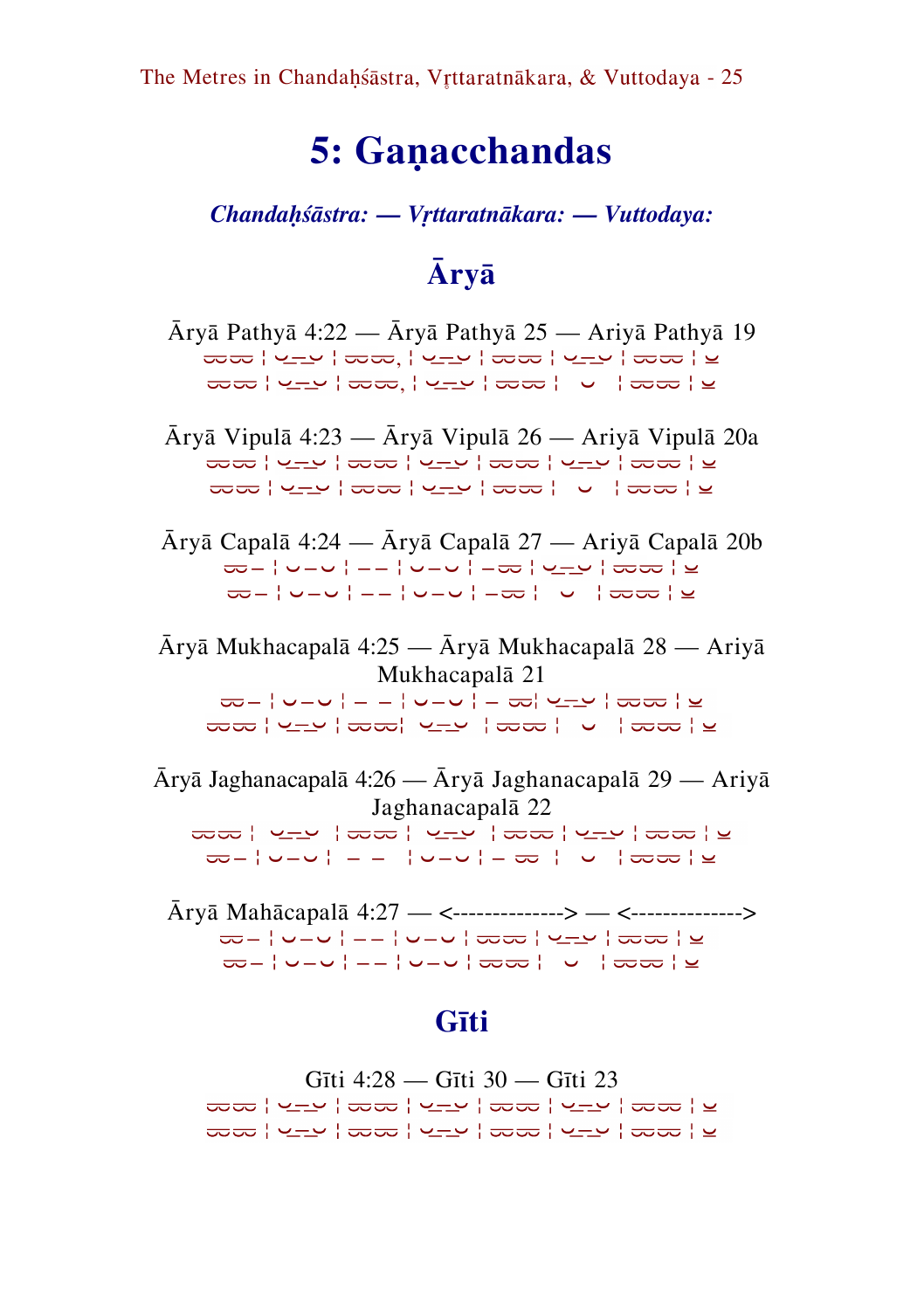Upagīti 4:29 — Upagīti 31 — Upagīti 24 أَصْحَةٍ | تَحْتَمَ إِنْ نَا الْمَحْمَّ | مَا أَخْذَبُ الْمَحْمَّ إِنْ الْمَحْمَّ Udgīti 4:30 — Udgīti 32 — Uggīti 25 ا الحصة | نوحة | نوحة | محمد | من المحمد | نوحة | يو <del>الماض | بارے | صحب | بارے | صحب | بارے | صحب</del> <--------------> — Āryāgīti 33 — Ariyāgīti <del>مامه | مامه | ب\_ب</del> | <del>مامه | ب\_ب</del> | مامه | ب\_ب | <del>مامه</del> <del>مامه : پاپ : مامه : پاپ : مامه : پاپ : مامه :</del> مامه : مامه : مامه : مامه : مامه : مامه : مامه : مامه : مامه : م **Gītyāryā / Dvipāda** Gītyāryā <sup>1</sup>4:48 — Acaladhṛti 53 — Acaladhiti 36 ⏑⏑⏑⏑¦⏑⏑⏑⏑¦⏑⏑⏑⏑¦⏑⏑⏑⏑ x 4 Jyotis  $4:50 - \langle$ --------------> —  $\langle$ --------------> ⏑⏑⏑⏑¦⏑⏑⏑⏑¦⏑⏑⏑⏑¦⏑⏑⏑⏑ x 2 −−¦−−¦−−¦−− x 2 Saumyā 4: 51 — Anaṅgakrīḍā 63 — <--------------> −−¦−−¦−−¦−− x 2  $\overline{y}$ Cūlikā 4:52 — Atirucirā — <--------------> ⏑⏑⏑⏑¦⏑⏑⏑⏑¦⏑⏑⏑⏑¦⏑⏑ ⏑⏑⏑⏑¦⏑⏑⏑⏑¦⏑⏑⏑⏑¦⏑− x 2 Śikhā — Śikhā 61 — <-------------->

⏑⏑⏑⏑¦⏑⏑⏑⏑¦⏑⏑⏑⏑¦⏑⏑⏑⏑¦¦⏑⏑⏑⏑¦⏑⏑⏑⏑¦⏑⏑⏑⏑¦× ⏑⏑⏑⏑¦⏑⏑⏑⏑¦⏑⏑⏑⏑¦⏑⏑⏑⏑¦¦⏑⏑⏑⏑¦⏑⏑⏑⏑¦⏑⏑⏑⏑¦⏑⏑×

Khañjā — Khañjā 62 — <--------------> ⏑⏑⏑⏑¦⏑⏑⏑⏑¦⏑⏑⏑⏑¦⏑⏑⏑⏑¦¦⏑⏑⏑⏑¦⏑⏑⏑⏑¦⏑⏑⏑⏑¦⏑⏑× ⏑⏑⏑⏑¦⏑⏑⏑⏑¦⏑⏑⏑⏑¦⏑⏑⏑⏑¦¦⏑⏑⏑⏑¦⏑⏑⏑⏑¦⏑⏑⏑⏑¦×

<sup>&</sup>lt;sup>1</sup> The scheme for the basic Gītāryā metre agrees with the scheme for Acaladhṛti (not included in ChŚā), placed in the Mātrāsamaka section by VR & Vutt below.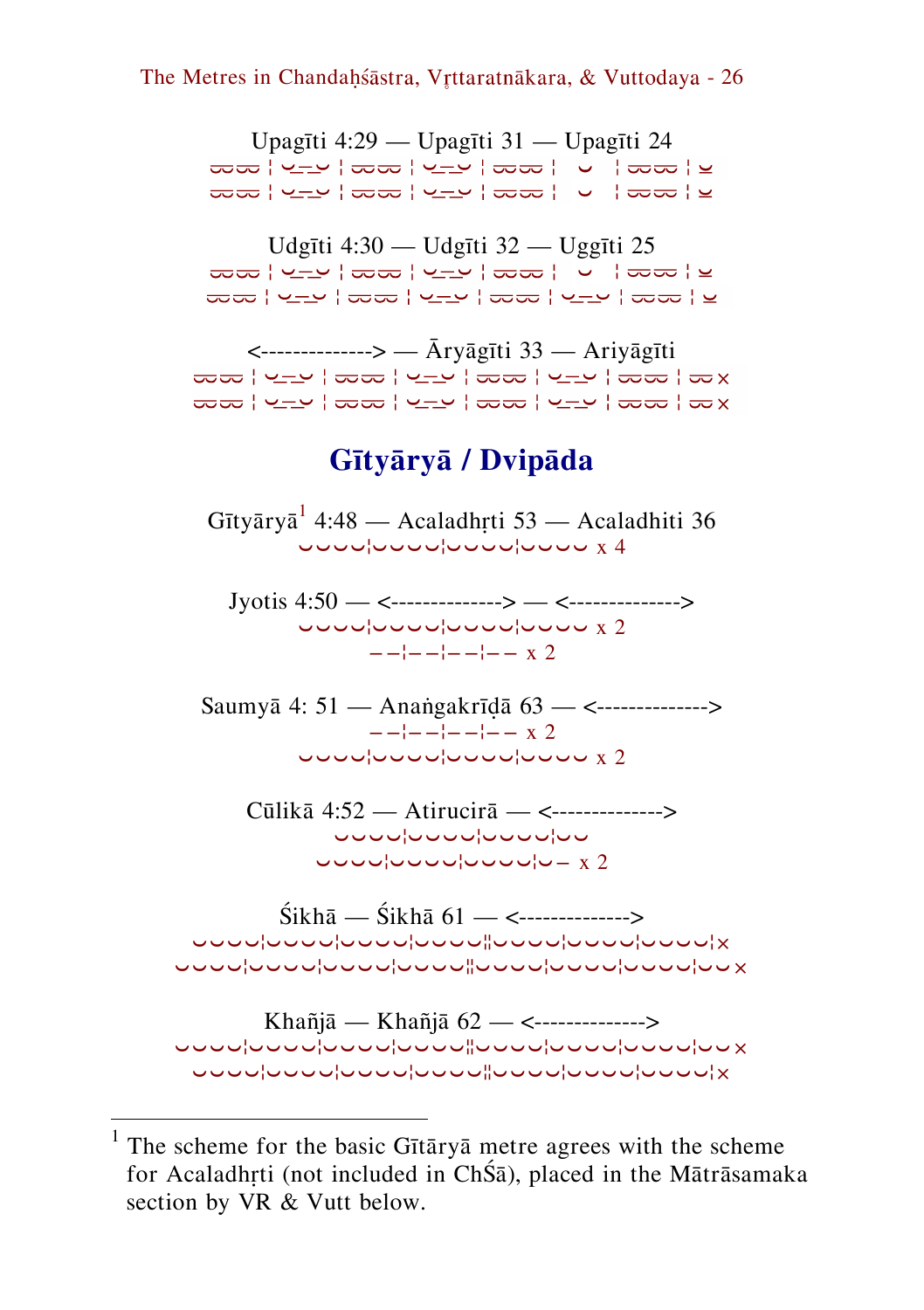#### **Mātrāsamaka**

Gītyāryā 4:48 — Acaladhṛti<sup>1</sup> 53 — Acaladhiti 36  $\overline{a}$ 

Mātrāsamaka 4:42 — Mātrāsamaka 54 — Mattāsamaka 37 ⏔⏔¦⏔⏔¦⏑⏒⏓¦⏔× x 4

Vānavāsikā 4:43 — Vānavāsikā 56 — Vānavāsikā 39 ⏔⏔¦⏔⏔¦⏑⏔⏑¦⏔× x 4

> Viśloka 4:44 — Viśloka 55 — Visiloka 38 ⏔⏔¦⏑⏔⏑¦⏔⏔¦⏔× x 4

Citrā 4:45 — Citrā 57 — Citrā 40 ⏔⏔¦⏑⏔⏑¦⏑⏒⏓¦⏔× x 4

Upacitrā 4:46 — Upacitrā 58 — Upacitrā 41 ⏔⏔¦⏔⏔¦−⏑⏑¦−× x 4

Pādākulaka $^2$  4:47 — Pādākulaka 59 — Pādākulaka 42

<sup>&</sup>lt;sup>1</sup> This agrees with the basic Gītāryā metre in ChŚā above.

 $2$  Pādākulika is made up of a mixture of the Mātrāsamaka metres described above. The kārikā describing the metre in both VR & Vutt is made up of Citrā, Viśloka, & Vānavāsikā lines.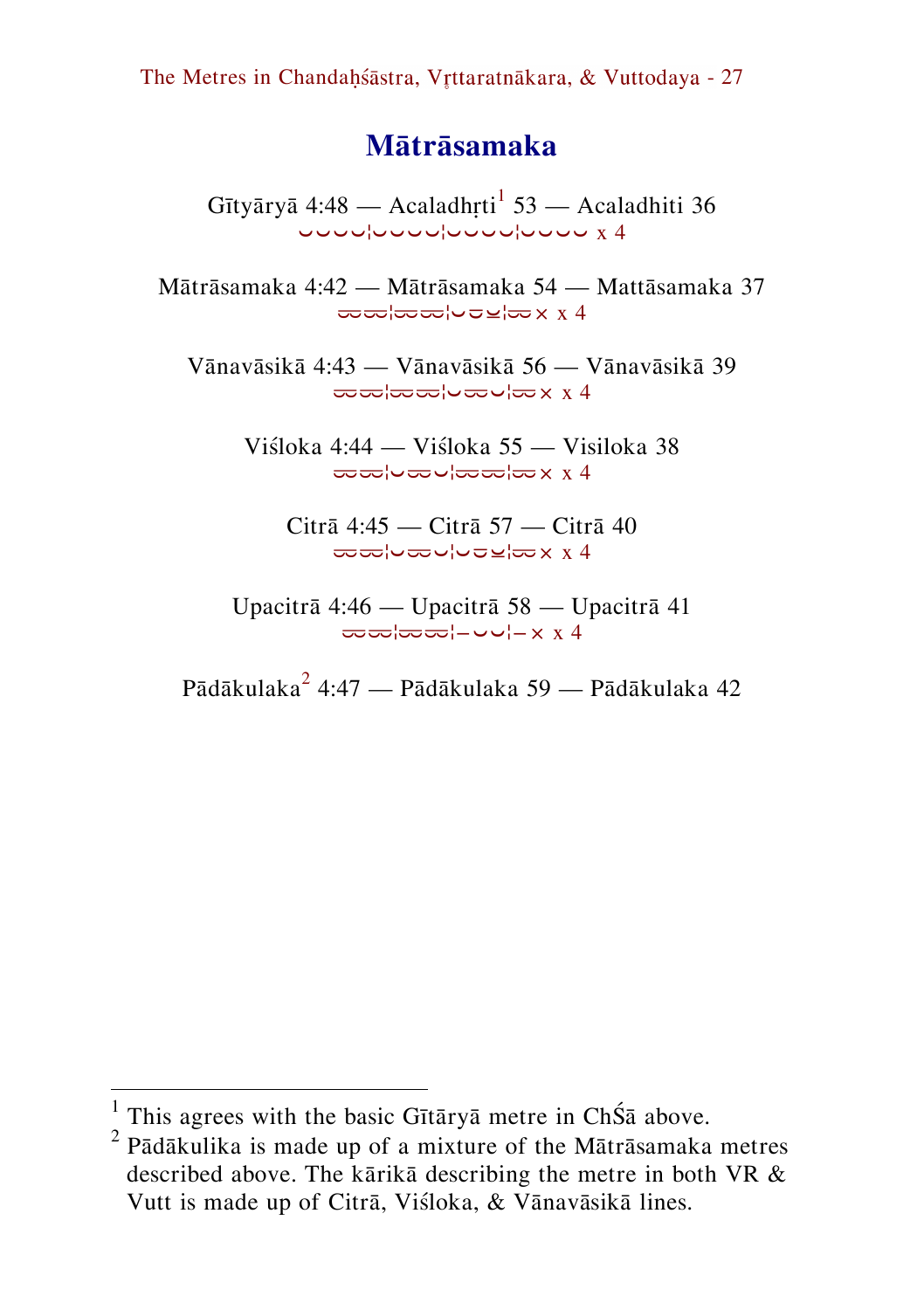# <span id="page-27-0"></span>**6: Mātrācchandas**

*Chandaḥśāstra: — Vṛttaratnākara: — Vuttodaya:*

Vaitālīya 4:32 — Vaitālīya 34 — Vetālīya 27 ⏔⏔⏔¦−⏑−⏑צ¦⏔⏔⏔⏔¦−⏑−⏑× x 2

Aupacchandasaka 4:33 — Aupacchandasika $^{1}$  35 — Opacchandasaka 28 ⏔⏔⏔¦−⏑−⏑−צ¦⏔⏔⏔⏔¦−⏑−⏑−× x 2

> Āpātalikā 4:34 — Āpātalikā 36 — Āpātalikā 29 ⏔⏔⏔¦−⏑⏑−צ¦⏔⏔⏔⏔¦−⏑⏑−× x 2

<--------------> — Dakśiṇāntikā 37 — Dakkhiṇantikā 30 ⏑−⏑⏔¦−⏑−⏑צ¦⏑−⏑⏔⏔¦−⏑−⏑× x 2

Prācyavṛtti 4:37 — Prācyavṛtti 39 — Paccavutti 32 ⏔⏔⏔¦−⏑−⏑צ¦−⏑−⏑⏔¦−⏑−⏑× x 2

Udīcyavṛtti 4:38 — Udīcyavṛtti 38 — Udiccyavutti 31 ⏑−⏑⏔¦−⏑−⏑צ¦⏔⏔⏔⏔¦−⏑−⏑× x 2

Pravṛttaka 4:39 — Pravṛttaka 40 — Pavattaka 33 ⏑−⏑⏔¦−⏑−⏑צ¦−⏑−⏑⏔¦−⏑−⏑× x 2

Cāruhāsinī 4:40 — Cāruhāsinī 42 — Cārubhāsinī 35 ⏑−⏑⏔¦−⏑−⏑× x 4

Aparāntikā 4:41 — Aparāntikā 41 — Aparantikā 34 −⏑−⏑⏔¦−⏑−⏑× x 4

-

<sup>&</sup>lt;sup>1</sup> Note the slightly different spelling from ChŚ $\bar{a}$ .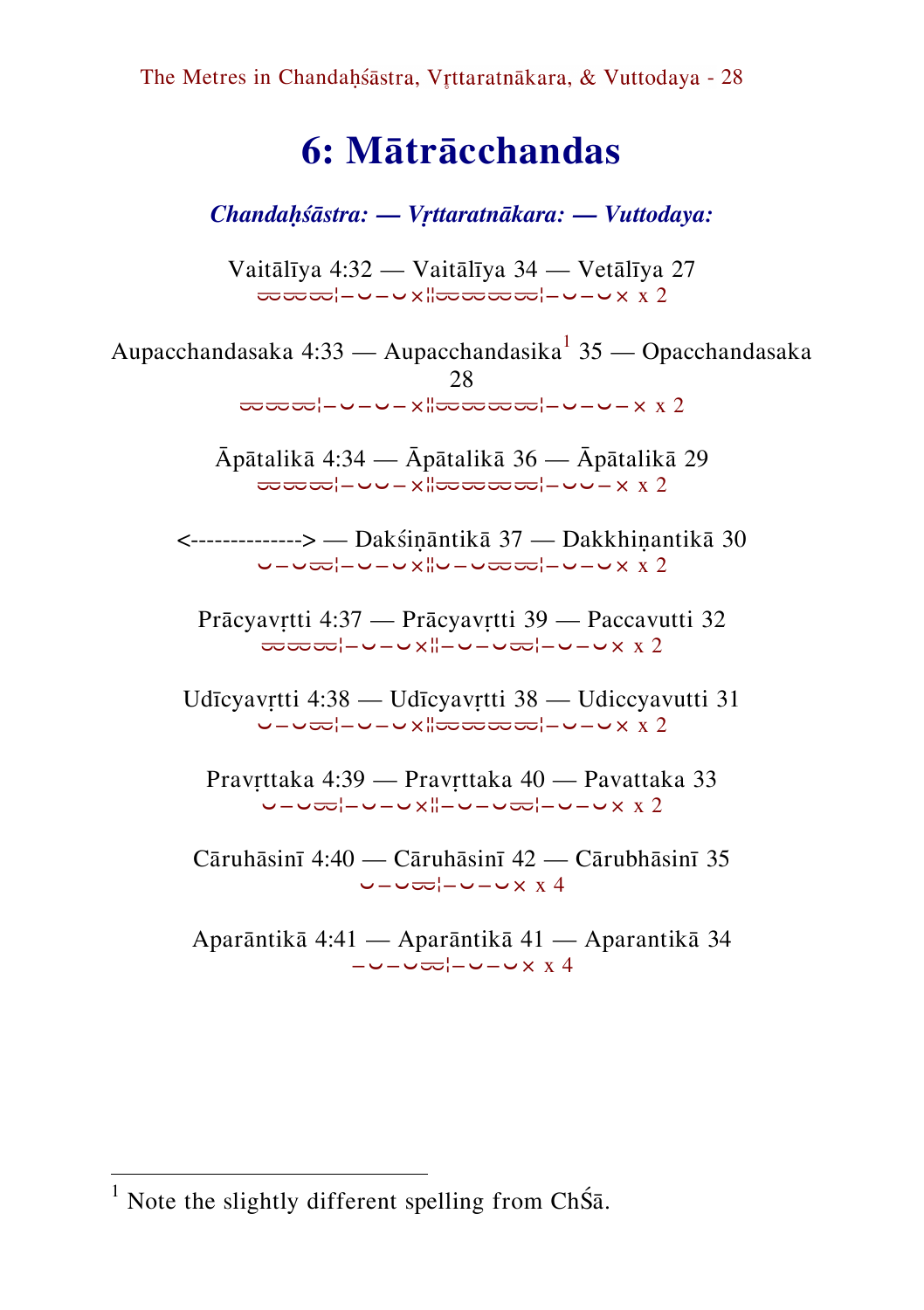# **Index of the Metres**

<span id="page-28-0"></span>[A](#page-28-0) [Ā](#page-29-0) [I](#page-29-1) [Ī](#page-29-1) [U](#page-29-2) [Ū](#page-29-2) [Ṛ](#page-29-2) [E AI](#page-30-0) [O](#page-30-1) [AU](#page-30-2) [KA](#page-30-3) [KHA](#page-30-4) [GA GHA](#page-30-5) [CA CHA](#page-30-5) [JA JHA JÑA](#page-31-0) TA THA DA DHA [TA THA](#page-31-1) [DA](#page-31-2) [DHA](#page-31-3) [NA](#page-31-4) [PA PHA](#page-31-5) [BA](#page-32-0) [BHA](#page-32-1) [MA](#page-32-2) [YA](#page-32-3) [RA](#page-32-4) [LA](#page-33-0) [VA](#page-33-1) [ŚA](#page-34-0) [ṢA](#page-34-0) [SA](#page-34-1) [HA](#page-34-2)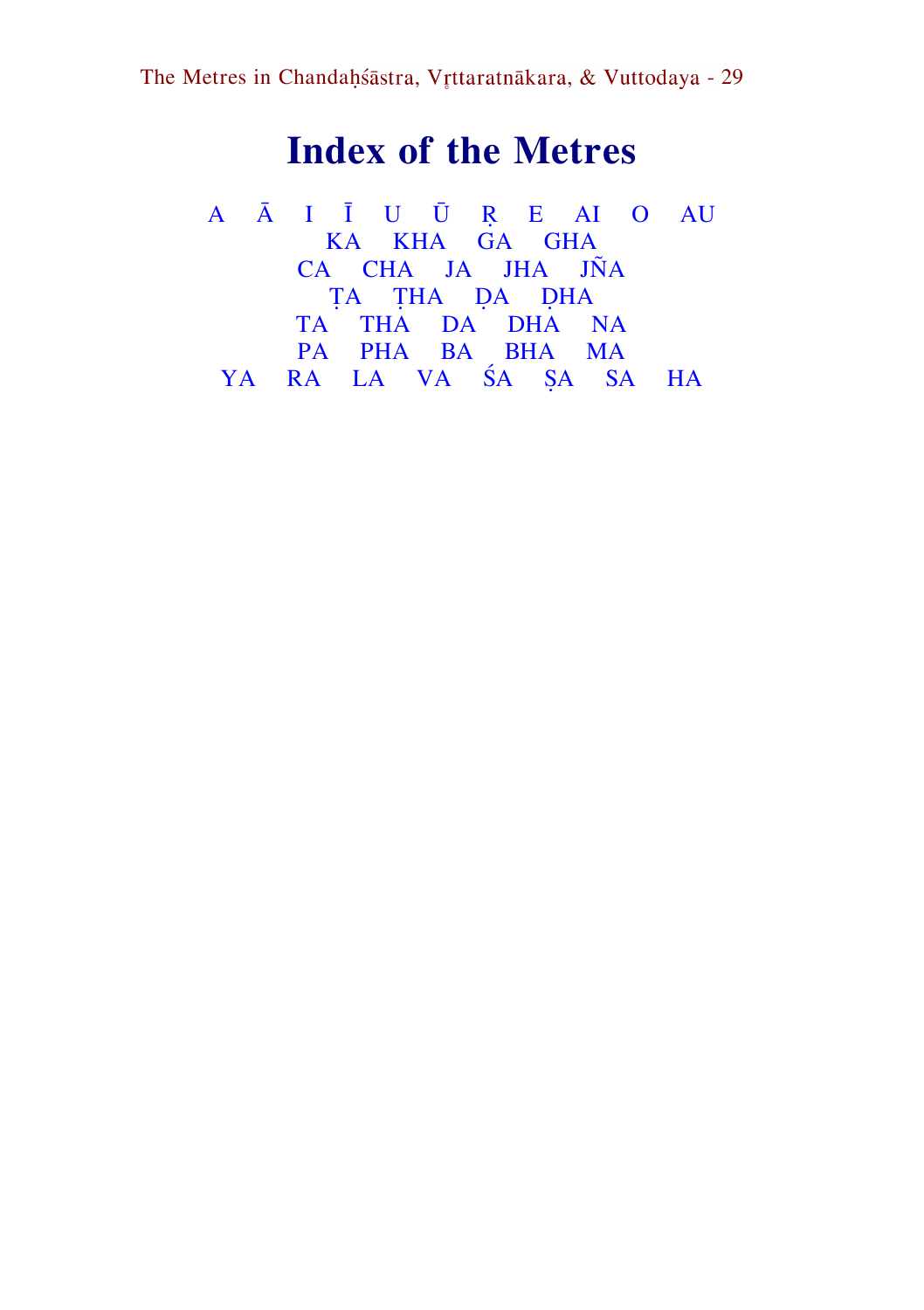Acaladhiti Vutt 36, Acaladhṛti VR 53, Atirucirā VR 130, Atirucirā VR 64, Atiśāyinī ChŚā 8:13, (Atiśāyinī VR P fn), Anaṅgakrīḍā VR 63, Aparantikā Vutt 34, Aparavaktra ChŚā 5:40, Aparavaktra VR 178, Aparavatta Vutt 113, Aparājitā VR 134, Aparājitā ChŚā 7:6, Aparājitā Vutt 88, Aparāntikā ChŚā 4:41, Aparāntikā VR 41, Apavāha VR 166, Apavāhaka ChŚā 7:32, Abhinavatāmarasa VR 127, Amṛtadhārā ChŚā 5:24, Amṛtadhārā VR 186, Ariyā Capalā Vutt 20b, Ariyā Jaghanacapalā Vutt 22, Ariyā Pathyā Vutt 19, Ariyā Mukhacapalā Vutt 21, Ariyā Vipulā Vutt 20a, Ariyāgīti, Vutt Arṇa VR 168, Avitatha ChŚā 8:14, Aśvalalitā ChŚā 7:27, Aśvalalitā VR 161, Asaṁbādhā ChŚā 7:5, Asaṁbādhā VR 133, Ākhyānakī ChŚā 5:37, Ākhyānakī VR 175, Ākhyānikī Vutt 110, Āpātalikā ChŚā 4:34, Āpātalikā Vutt 29,

Āpātalikā VR 36, Āpīḍa ChŚā 5:21, Āpīḍa VR 183, Āryā Capalā ChŚā 4:24, Āryā Capalā VR 27, Āryā Jaghanacapalā ChŚā 4:26, Āryā Jaghanacapalā VR 29, Āryā Mahācapalā ChŚā 4:27, Āryā Mukhacapalā ChŚā 4:25, Āryā Mukhacapalā VR 28, Āryā Pathyā ChŚā 4:22, Āryā Pathyā VR 25, Āryā Vipulā ChŚā 4:23, Āryā Vipulā VR 26, Āryāgīti VR 33, Indavajirā Vutt 61, (Induvadanā VR P, V, S) Indravaṁśā ChŚā 6:29, Indravaṁśā VR 108, Indravaṁsā Vutt 73, Indravajrā ChŚā 6:15,

<span id="page-29-2"></span><span id="page-29-0"></span>Uggīti Vutt 25, Ujjvalā VR 121, Ujjvalā Vutt 82, Udiccyavutti Vutt 31, Udīcyavṛtti ChŚā 4:38, Udīcyavṛtti VR 38, Uddharsin<del>ī</del>, see 17 fn Udgatā ChŚā 5:25, Udgatā VR 187, Udgīti ChŚā 4:30, Udgīti VR 32, Upagīti ChŚā 4:29, Upagīti Vutt 24,

<span id="page-29-1"></span>Indravajrā VR 91,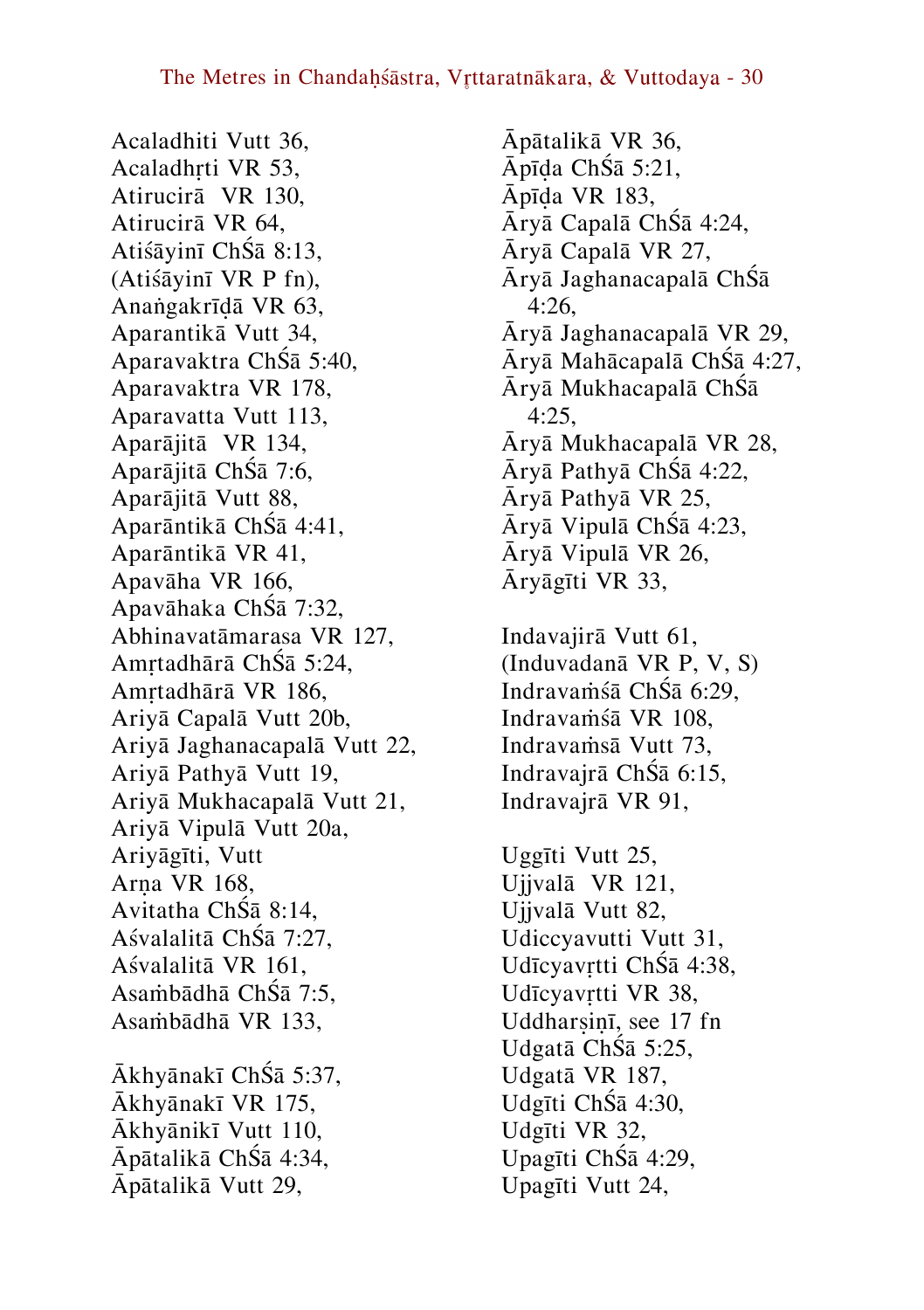Upagīti VR 31, Upacitta Vutt 105, Upacitraka ChŚā 5:32, Upacitrā ChŚā 4:46, Upacitrā Vutt 41, Upacitrā VR 170, Upacitrā VR 58, Upajāti ChŚā 6:17, Upajāti Vutt 63, Upajāti VR 93, Upatthitā Vutt 60, Upasthitapracupita ChŚā 5:28, Upasthitapracupita VR 190, Upasthitā ChŚā 6:14, Upasthitā VR 105, Upasthitā VR 90, Upindavajirā Vutt 62, Upendravajrā ChŚā 6:16, Upendravajrā VR 92, Ubbhāsaka Vutt 59,

<span id="page-30-5"></span><span id="page-30-4"></span><span id="page-30-1"></span><span id="page-30-0"></span>Elā VR 144,

<span id="page-30-2"></span>Opacchandasaka Vutt 28,

Aupacchandasaka ChŚā 4:33, Aupacchandasika VR 35,

<span id="page-30-3"></span>Kanakaprabhā ChŚā 8:7, Kanyā VR 69, Kamalā Vutt 85, (Karibāṇakha S, VR P fn, Kalikā VR 184, Kāntotpīḍā ChŚā 6:40, Kuṭilagatī 16) Kuṭilā ChŚā 8:10, Kuḍmaladantī ChŚā 8:2, Kumāralalitā ChŚā 6:3, Kumāralalitā Vutt 45,

(Kumāralalitā VR S, V) Kusumavicittā Vutt 77, Kusumavicitrā ChŚā 6:35, Kusumavicitrā VR 113, Kusumitalatāvellitā ChŚā 7:21, Kusumitalatāvellitā Vutt 99, Kusumitalatāvellitā VR 155, Ketumatī ChŚā 5:36, Ketumatī Vutt 109, Ketumatī VR 174, Kokilaka VR 154, Kokilaka ChŚā 8:15, Krauñcapadā ChŚā 7:30, Krauñcapadā VR 164, Kṣamā VR 128, Khañjā ChŚā 5:44, Khañjā VR 62, Gīti ChŚā 4:28, Gīti Vutt 23, Gīti VR 30, Gītyāryā ChŚā 4:48, Gaurī ChŚā 7:4, Gaurī ChŚā 8:5, Cañcalākṣikā ChŚā 6:36, Candralekhā VR 145, Candravartma VR 106, Candrāvartā ChŚā 7:11, Capalāvaktra VR 46, Capalāvaktra ChŚā 5:16, Capalāvatta Vutt 119, (Campakamālā P fn, VR S) Campakamālā Vutt 57, Candavrstiprayāta ChŚā 7:34, Candavrstiprayāta VR 167, Cārubhāsinī Vutt 35, Cāruhāsinī ChŚā 4:40,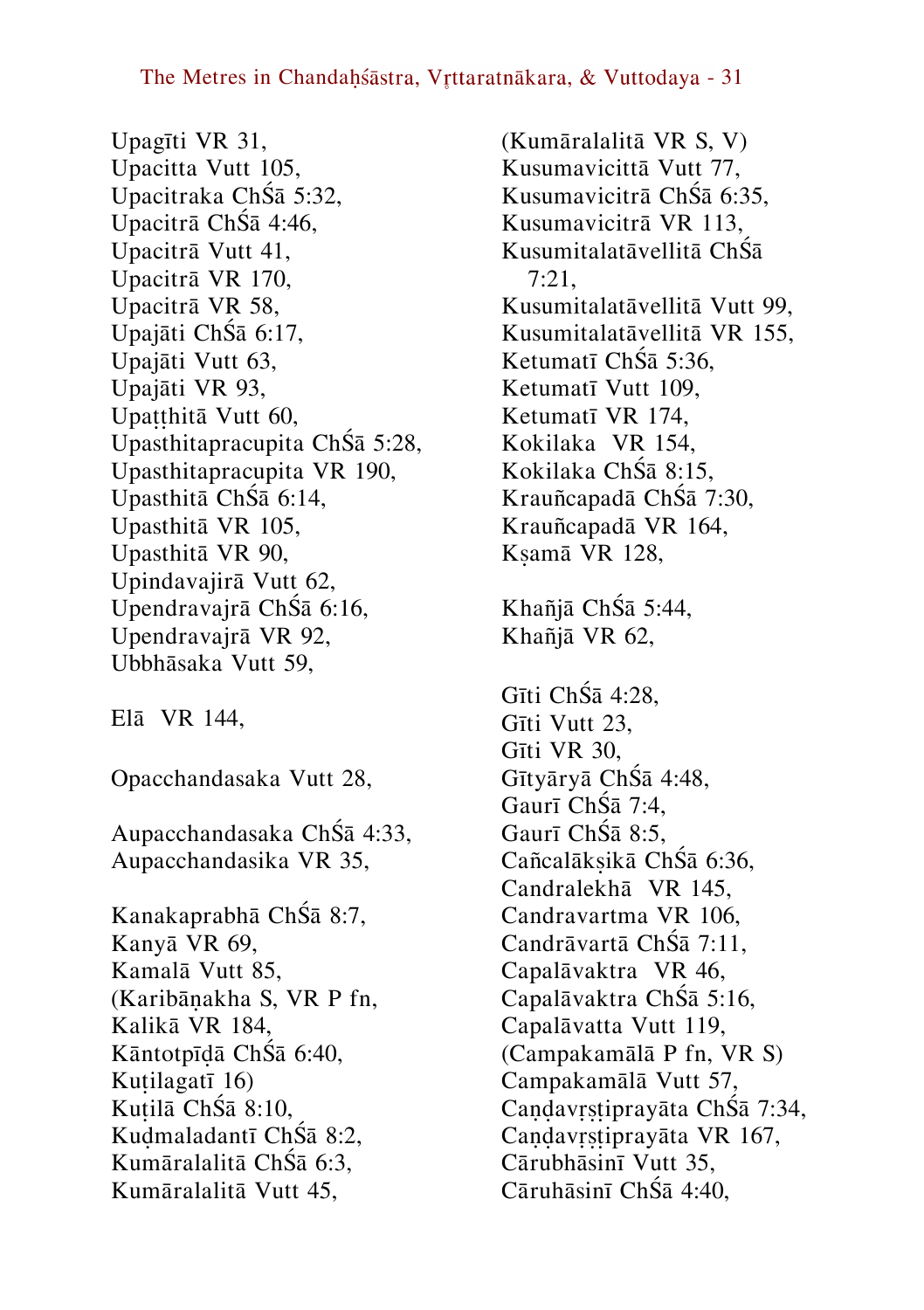Cāruhāsinī VR 42, Citrapadā ChŚā 6:5, Citrapadā Vutt 46, Citrapadā VR 75, Citrā ChŚā 4:45, Citrā Vutt 40, Citrā VR 57, Cūlikā ChŚā 4:52,

<span id="page-31-0"></span>Jaladharamālā VR 123, Jaladharamālā ChŚā 8:4, Jaloddhatagati ChŚā 6:33, Jaloddhatagati VR 114, Jyotis ChŚā 4:50,

<span id="page-31-1"></span>Tata ChŚā 6:34, Tanumajihā Vutt 44, Tanumadhyā ChŚā 6:2, Tanumadhyā VR 71, Tanvī VR 163, Tanvī ChŚā 7:29, Tāmarasa Vutt 84, Toṭaka ChŚā 6:31, Toṭaka Vutt 74, Toṭaka VR 109,

<span id="page-31-4"></span><span id="page-31-3"></span><span id="page-31-2"></span>Dakkhiṇantikā Vutt 30, Dakśiṇāntikā VR 37, Dutamajihā Vutt 106, Dutavilambita Vutt 75, Dodhaka ChŚā 6:18, Dodhaka Vutt 65, Dodhaka VR 95, Drutamadhyā ChŚā 5:33, Drutamadhyā VR 171, Drutavilambita ChŚā 6:30, Drutavilambita VR 110,

Narī VR 67, Narkuṭaka VR 153, Navamālikā VR 124, Navamālinī ChŚā 6:43, Nārācaka ChŚā 8:17,

<span id="page-31-5"></span>Paccavutti Vutt 32, Pathyāvaktra VR 44, Pathyāvaktra ChŚā 5:14, Pathyāvatta Vutt 117, Padacaturūrdhva ChŚā 5:20, Padacaturūrdhva VR 182, Pabhaddakā Vutt 94, Pavattaka Vutt 33, Paharaṇakalitā Vutt 89, Paharsinī Vutt 86, Paṇava ChŚā 6:10, Paṇava Vutt 54, Paṇava VR 85, Pāṅkti VR 70, Pādākulaka ChŚā 4:47, Pādākulaka Vutt 42, Pādākulaka VR 59, Piyaṁvadā Vutt 79, Puta ChŚā 6:32, Puta Vutt 76. Puṭa VR 111, Pupphitaggā Vutt 114, Puṣpitāgrā ChŚā 5:41, Puṣpitāgrā VR 179, Prthvī VR 149, Prthvī ChŚā 7:17. Pracita ChŚā 7:36, Pracitaka VR 169, Pratyāpīḍa ChŚā 5:22, Prabhadrakā VR 143, Prabhā VR 125, Pramāṇikā Vutt 50, Pramāṇikā VR 80,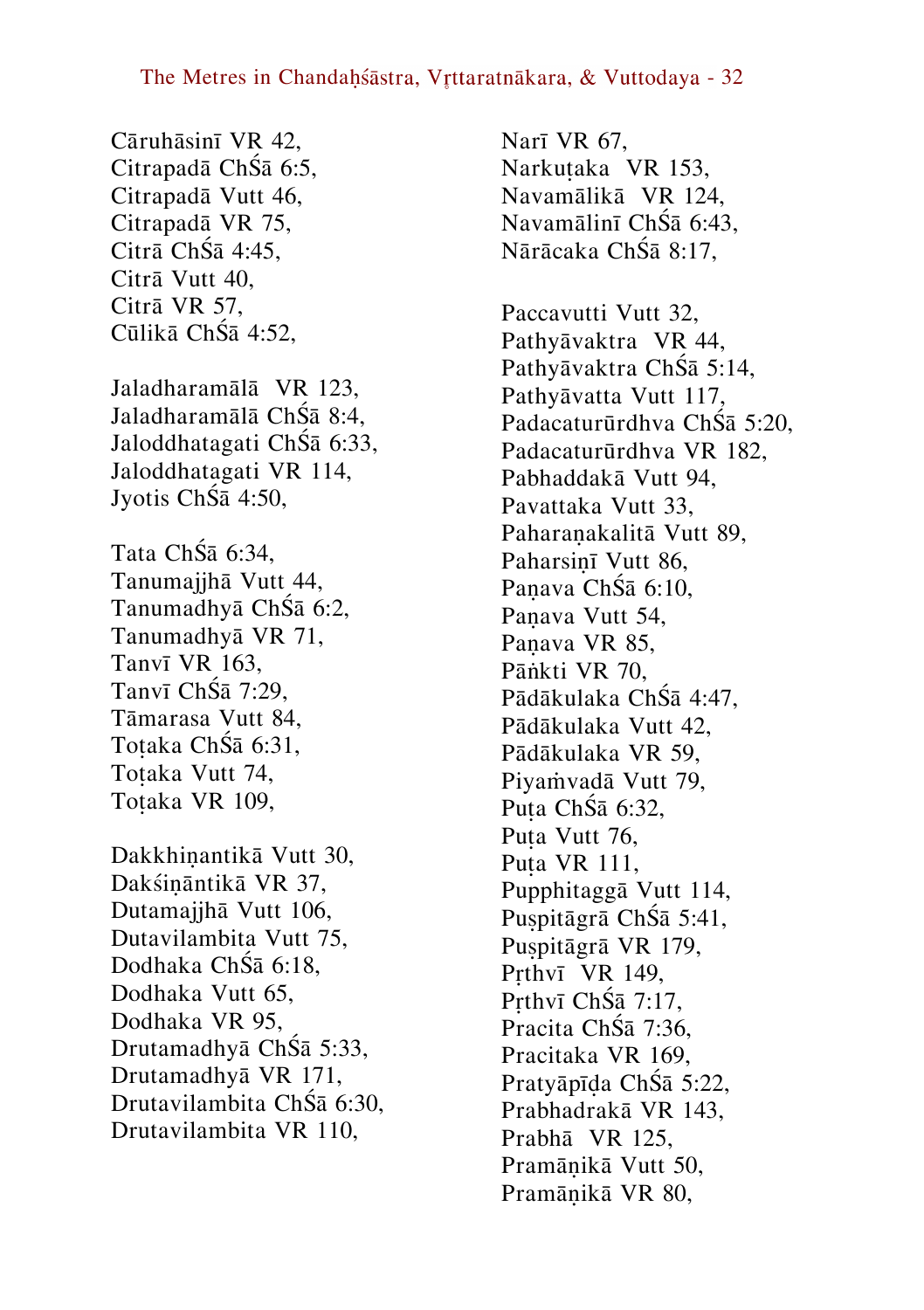<span id="page-32-1"></span><span id="page-32-0"></span>Pramāṇī ChŚā 5:7, Pramitakkharā Vutt 81, Pramitākṣarā VR 120, Pramitāksarā ChŚā 6:39, Pramuditavadanā VR 112, Pravṛttaka ChŚā 4:39, Pravrttaka VR 40, Praharaṇakalitā VR 135, Praharaṇakalitā ChŚā 7:7, Praharsinī VR 129, Praharsinī ChŚā 7:1, Prācyavṛtti ChŚā 4:37, Prācyavrtti VR 39, Priyaṁvadā VR 117, Bhaddakā Vutt 104, Bhaddavirāja Vutt 108, Bhaddikā Vutt 71, Bhadrakā VR 160, Bhadravirāḍ ChŚā 5:35, Bhadravirāḍ VR 173, Bhadrikā VR 103, Bhujagaśiśubhṛtā VR 83, Bhujagaśiśusṛtā ChŚā 6:7, Bhujagasusubhatā Vutt 52, Bhujaṅgappayāta Vutt 78, Bhujaṅgaprayāta VR 115, Bhujaṅgaprayāta ChŚā 6:37, Bhujaṅgavijṛmbhita ChŚā 7:31, Bhujaṅgavijṛmbhita VR 165, Bhramaravilasita ChŚā 6:21, Bhramaravilasita VR 99, Mañjarī ChŚā 5:24, Mañjubhāsinī VR 132, Mattamayūra VR 131, Mattamayūra ChŚā 7:3,

<span id="page-32-2"></span>Mattā ChŚā 6:13,

Mattā Vutt 56, Mattā VR 88 Mattākrīḍā ChŚā 7:28, Mattākrīḍā VR 162, Mattāsamaka Vutt 37, Madalekhā VR 74, Madrakā ChŚā 7:26, Manoramā Vutt 58, Manoramā VR 89, Mandakkantā Vutt 98, Mandākrāntā ChŚā 7:19, Mandākrāntā VR 152, Mayūrasāriṇī ChŚā 6:12, Mayūrasāriṇī VR 86, Manigunanikara VR 141, Maṇiguṇanikara ChŚā 7:13, Manigunanikara Vutt 92, Maṇimālā VR 118, Mātrāsamaka ChŚā 4:42, Mātrāsamaka VR 54, Mālanī VR 126, Mālā ChŚā 7:12, Mālinī ChŚā 7:14, Mālinī Vutt 93, Mālinī VR 142, Māṇavaka Vutt 48, Māṇavaka VR 77, Māṇavakākrīḍitaka ChŚā 6:4, Mṛgī VR 68, Meghavipphujjitā Vutt 100, (Meghavisphūrjitā VR S, Dh) Mauktikamālā VR 104, Yavamatī ChŚā 5:42,

<span id="page-32-3"></span>Yavamatī Vutt 115, Yavamatī VR 181,

<span id="page-32-4"></span>Rathoddhatā VR 100, Rathoddhatā ChŚā 6:22,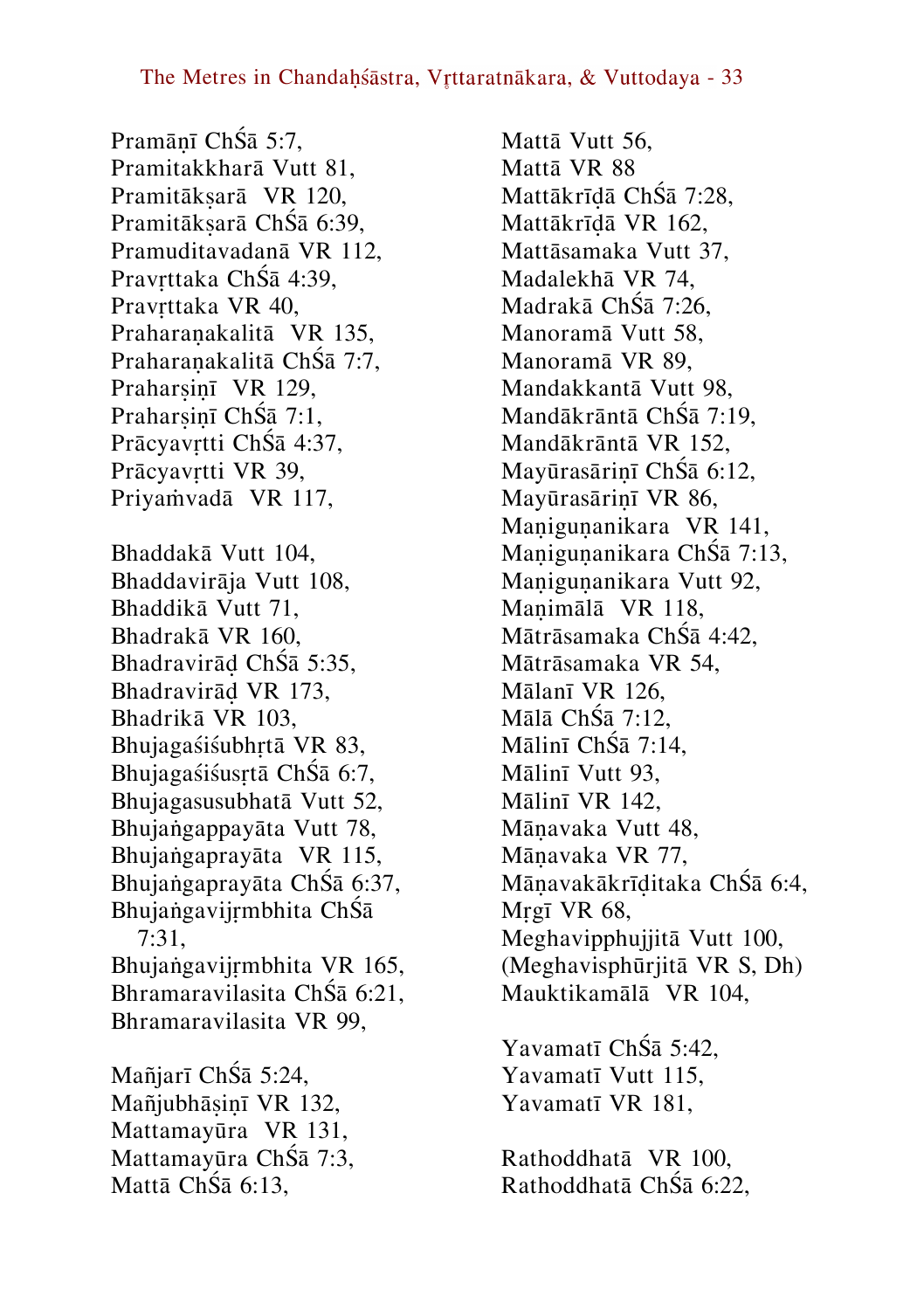Rathoddhatā Vutt 69, Rukmavatī ChŚā 6:11, Rukmavatī VR 87, Rucirā ChŚā 7:2, Rucirā Vutt 87, Rummavatī Vutt 55,

<span id="page-33-0"></span>Lalanā ChŚā 8:6, Lalita ChŚā 5:27, Lalitā VR 119, Lalitā Vutt 80, Lalitā VR 189, Lavalī ChŚā 5:24, Lavalī VR 185,

<span id="page-33-1"></span>Vaṁśapatrapatita VR 150, Vaṁśapatrapatita ChŚā 7:18, Vaṁśastha ChŚā 6:28, Vaṁśastha VR 107, Vamsattha Vutt 72, Vaktra ChŚā 5:9-13, Vaktra VR 43, Vaktra Tavipulā ChŚā 5:17- 19, Vaktra Tavipulā VR 52, Vaktra Navipulā ChŚā 5:17- 19, Vaktra Navipulā VR 51, Vaktra Bhavipulā ChŚā 5:17- 19, Vaktra Bhavipulā VR 49, Vaktra Ravipulā ChŚā 5:17- 19, Vaktra Ravipulā VR 50, Vatta Vutt 116, Vatta Tavipulā Vutt 125, Vatta Navipulā Vutt 124, Vatta Bhavipulā Vutt 122, Vatta Ravipulā Vutt 123,

Varatanu ChŚā 8:3, Varayuvatī ChŚā 8:12, Varasundarī ChŚā 8:9, Vardhamāna ChŚā 5:29, Vardhamāna VR 191, Vasantatilakā VR 136, Vasantatilakā ChŚā 7:8, Vasantatilakā Vutt 90, Vasumatī VR 73, Vātummī Vutt 67, Vātormi ChŚā 6:20, Vātormi VR 97, Vānavāsikā ChŚā 4:43, Vānavāsikā Vutt 39, Vānavāsikā VR 56, Vāhinī ChŚā 6:42, Vāṇinī VR 147, Vāninī Vutt 95, Vijjummālā Vutt 47, Vitāna ChŚā 5:8, Vitāna VR 81, Vidyunmālā ChŚā 6:6, Vidyunmālā VR 76, Viparītavaktra VR 45, Viparītavaktra ChŚā 5:15, Viparītavatta Vutt 118, Viparītākhyānakī ChŚā 5:38, Viparītākhyānakī VR 176, Viparītākhyānikī Vutt 111, Vibudhapriyā ChŚā 8:16, Vilāsinī ChŚā 6:26, Viśloka ChŚā 4:44, Viśloka VR 55, Visiloka Vutt 38, Vismitā ChŚā 8:18, Vutta Vutt 102, Vṛtta VR 158, Vṛtta ChŚā 7:24, Vṛttā VR 102,